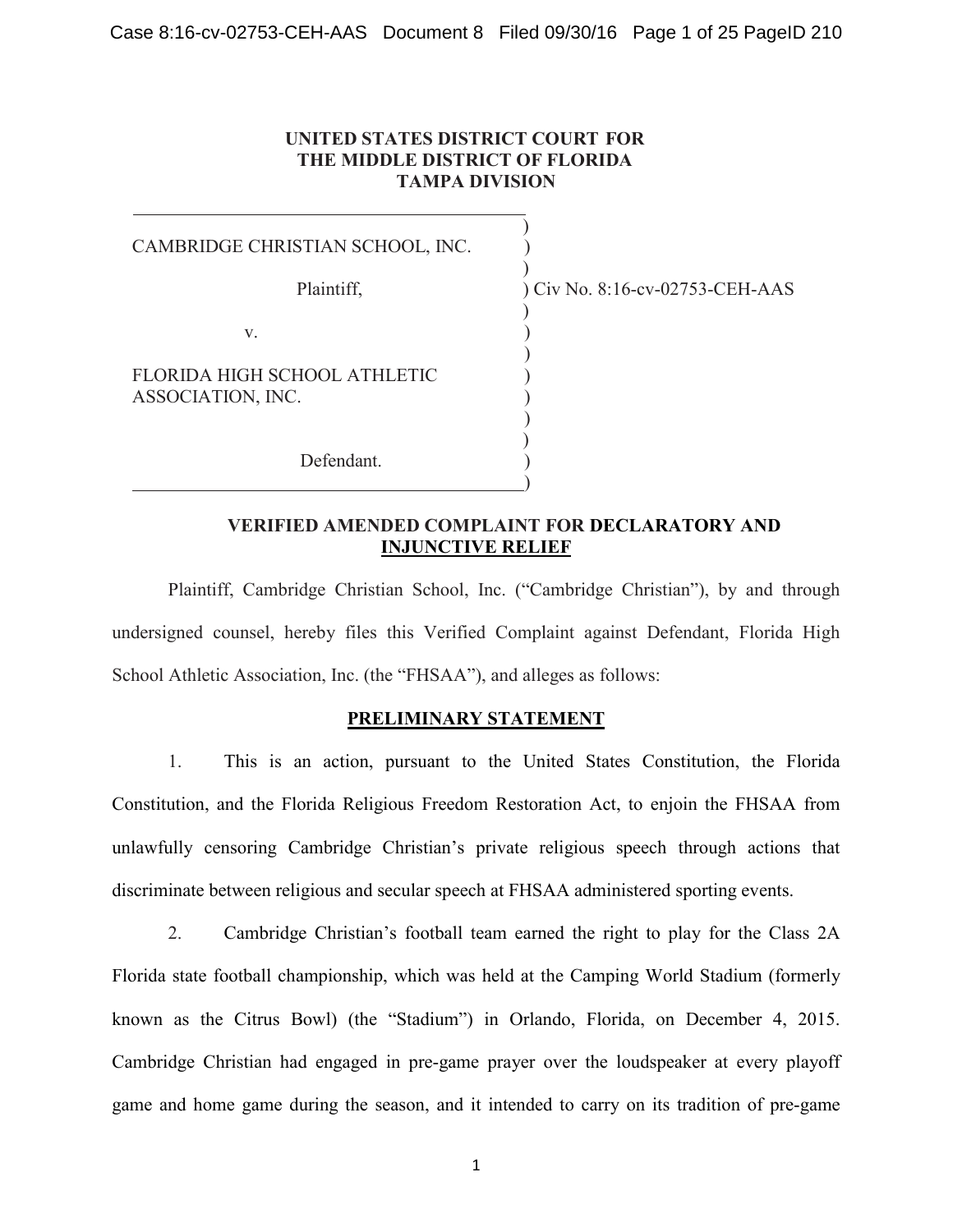prayer over the loudspeaker at the state championship football game. In this regard, both Cambridge Christian and its opponent, another private Christian school, planned to lead their students, teachers, and fans in a joint communal prayer before the game. The size of the venue required the use of the stadium loudspeaker so that the prayer could actually be heard, just like the other private announcements and advertisements made before, during, and after the game. Accordingly, the schools made a joint request to the FHSAA, the governing body for high school athletics in the state of Florida, to use the loudspeaker to offer a pre-game prayer.

3. The FHSAA denied the schools' request, prohibiting them from using the loudspeaker for prayer, on the sole basis that that the proposed private speech was religious in nature.

4. By rejecting Cambridge Christian's request for pre-game prayer over the loudspeaker on the basis of its religious character and viewpoint, the FHSAA unlawfully prohibited Cambridge Christian's private religious speech and unreasonably burdened its right to freedom of speech and free exercise of religion. In so doing, the FHSAA violated Cambridge Christian's civil and religious rights under the United States and Florida Constitutions and the Florida Religious Freedom Restoration Act, Fla. Stat. § 761.01 *et seq*.

#### **THE PARTIES, JURISDICTION, AND VENUE**

5. Cambridge Christian is a non-profit corporation organized under the laws of the State of Florida. Cambridge Christian has its principle place of business in Hillsborough County, Florida. Cambridge Christian operates Cambridge Christian School, $\frac{1}{1}$  $\frac{1}{1}$  $\frac{1}{1}$  an independent Christian school located in Tampa, Florida.

6. The FHSAA, is a non-profit corporation organized under the laws of the State of

<span id="page-1-0"></span> <sup>1</sup> Both Cambridge Christian School, Inc. and Cambridge Christian School are referred to herein collectively as "Cambridge Christian".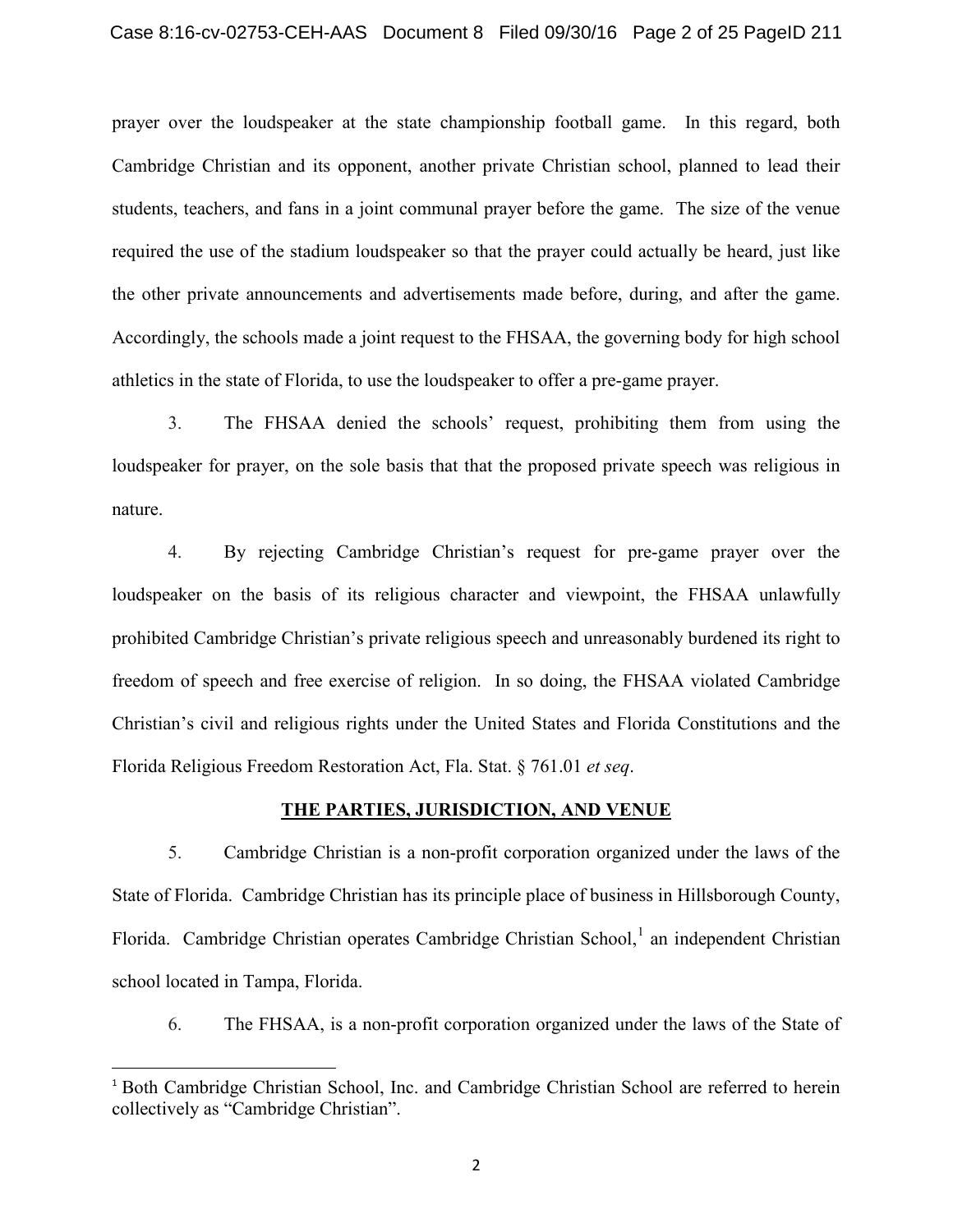Florida. The FHSAA has its principle place of business in Alachua County, Florida.

7. This Court has original, federal-question, subject matter jurisdiction over this action pursuant to 28 U.S.C. § 1331 because this case arises under the United States Constitution and laws of the United States, specifically 42 U.S.C. § 1983, which provides a cause of action for violation of Cambridge Christian's rights by persons, like Defendant, acting under color of state law. The Court has supplemental jurisdiction over the state law claims alleged herein pursuant to 28 U.S.C. § 1367 because these claims are so related to the federal law claims alleged in the action that they form part of the same case or controversy under Article III of the United States Constitution.

8. Venue is proper in the Middle District of Florida pursuant to 28 U.S.C. § 1391(b) because a substantial part of the events or omissions giving rise to the claim occurred in this District.

9. This Court has authority to declare the rights and legal relations of the parties and to order further relief, pursuant to 28 U.S.C. §§ 2201–02, because this is a case of actual controversy within this Court's jurisdiction wherein Cambridge Christian is suffering and will continue to suffer actual and irreparable injury to its constitutional rights as a direct consequence of the FHSAA's policies.

#### **FACTUAL ALLEGATIONS**

#### **A. Cambridge Christian School**

10. Cambridge Christian is an independent, co-educational, private Christian school providing daycare services and serving grades pre-kindergarten through twelve. Cambridge Christian is located in Tampa, Florida.

11. Cambridge Christian has a clearly defined religious mission: "To glorify God in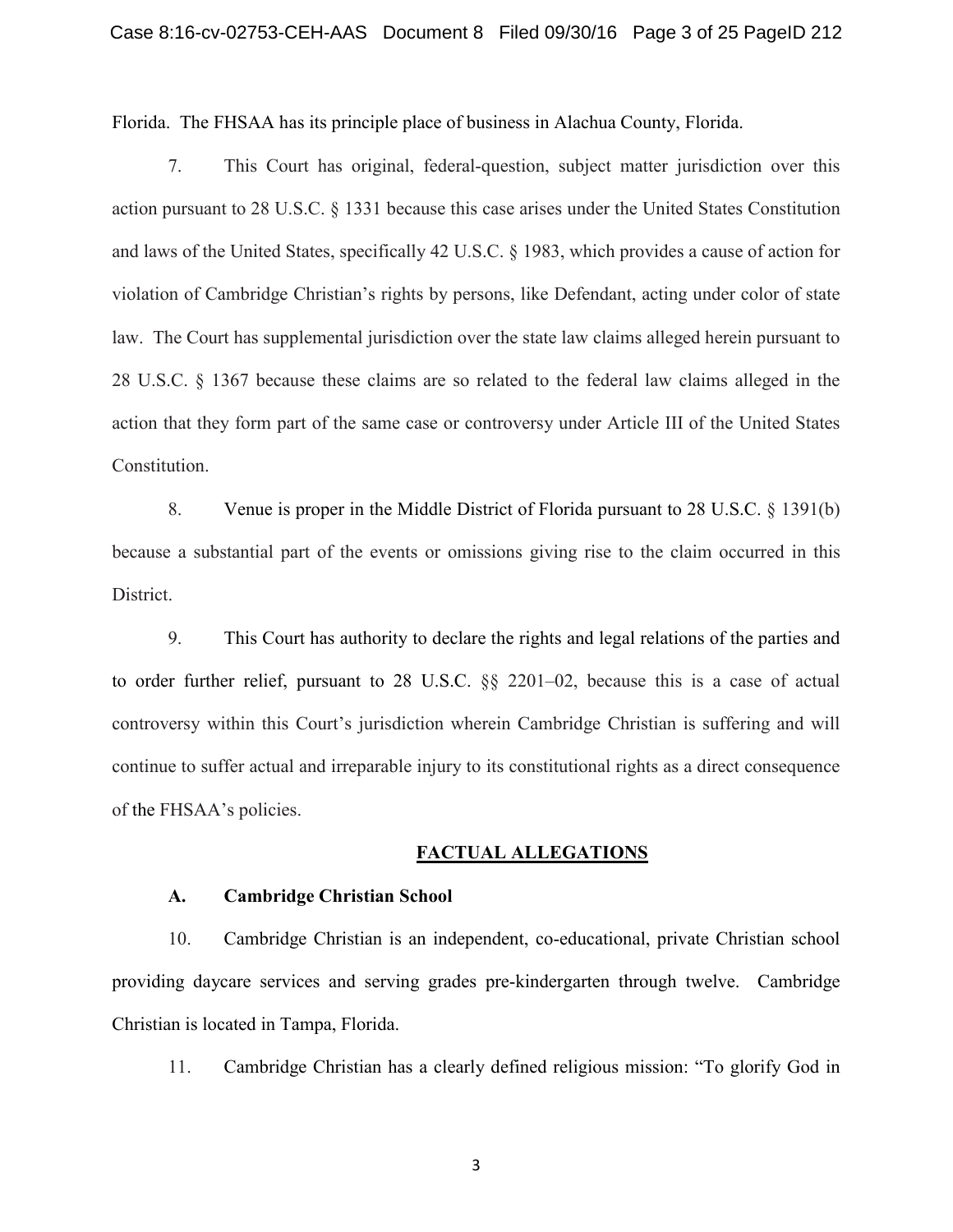all that [it does]; to demonstrate excellence at every level of academic, athletic, and artistic involvement; to develop strength of character; and to serve the local and global community."

12. Student prayer is an integral component of Cambridge Christian's mission. The school hosts chapel services for both its upper and lower schools, provides required coursework on religion, the Bible, and the Biblical worldview, and encourages teachers to begin class lectures with prayer. Cambridge Christian also provides a room next to its chapel where students, parents, and faculty are encouraged to pray in response to various requests for prayer posted on the room's walls.

13. Since its founding in 1964, prayer has been an integral component of Cambridge Christian's mission and is offered throughout the school year at, among other events, chapel services, parent and student gatherings, as well as prior to meals, around the flag pole, and to commission students, faculty, staff, administrators, buildings, and student trips and missions.

## **B. Lancers Athletics**

14. Cambridge Christian's Athletic Department has its own mission statement that echoes the mission of Cambridge Christian: "The Cambridge Christian School Athletic Department's chief end is to glorify Christ in every aspect of [its] athletic endeavors while using the platform of athletics to: Teach the Principles of Winning; Exemplify Christian Morals and Values in our Community; Achieve Maximum Physical, Moral and Spiritual Character Development; and Mentor Young Men and Women to Deeper Walk with Jesus."

15. Cambridge Christian's athletic teams are referred to collectively by their mascot, the Lancers.

16. By long-standing tradition, Cambridge Christian student-athletes, their parents, and fans are led in prayer by a parent or student or member of the school faculty or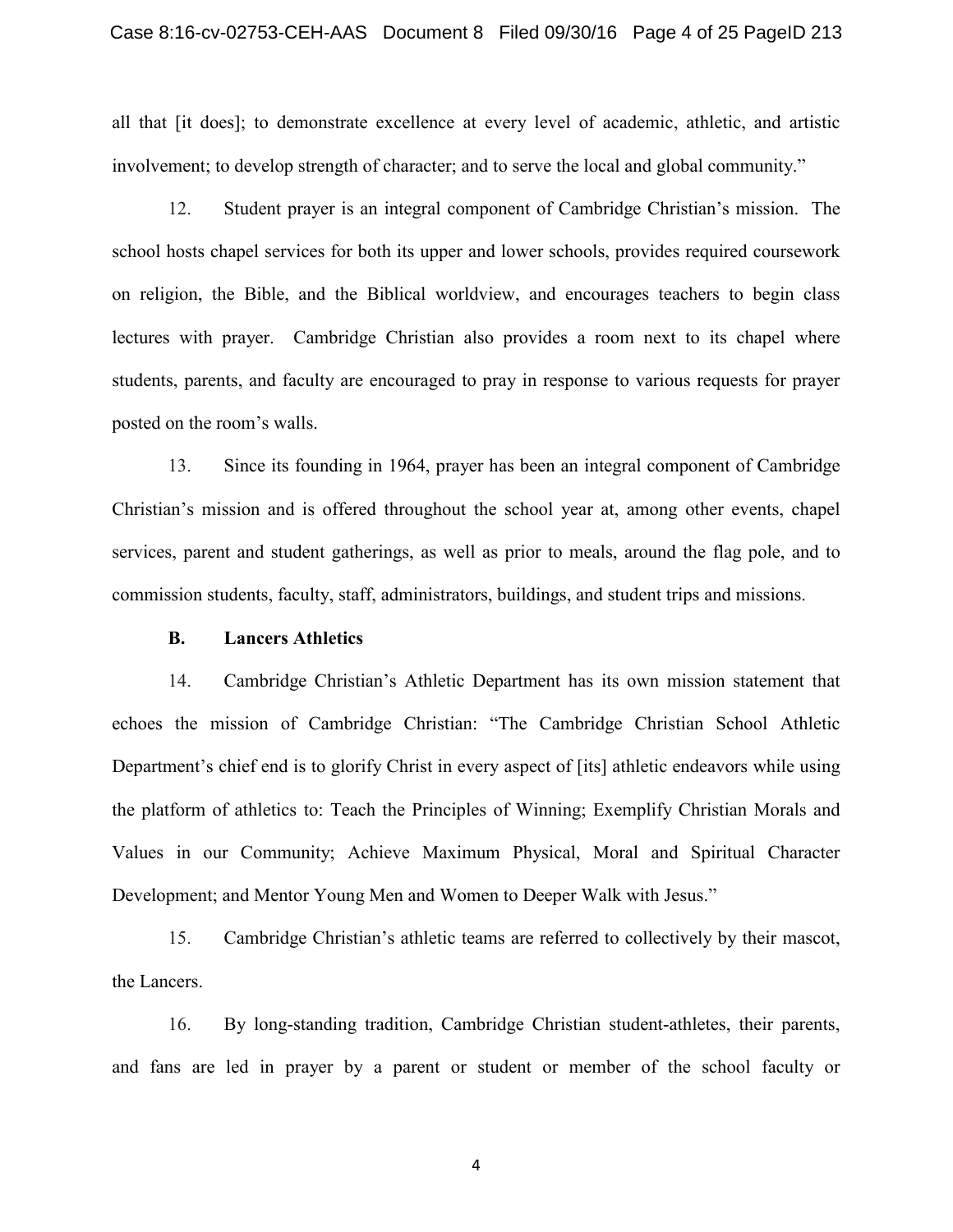#### Case 8:16-cv-02753-CEH-AAS Document 8 Filed 09/30/16 Page 5 of 25 PageID 214

administration before every Cambridge Christian sporting event. The opening prayer is given using the loudspeaker at all home games and at away games when possible. Cambridge Christian has prayed over the loudspeaker at the beginning of Cambridge Christian athletic events for decades. Cambridge Christian faculty, parents, or students typically lead the prayer, which lasts for approximately 30–60 seconds.

17. Cambridge Christian founded its football program in 2003. Since that time, the football team has participated in Cambridge Christian's tradition of pre-game prayer over the loudspeaker at each home game and at away games when possible.

18. Using the loudspeaker is important to Cambridge Christian's tradition of prayer because it allows the Cambridge Christian community to come together in prayer. In most sports venues, this union of students, parents, faculty, administration, coaches, and fans in prayer is not possible without the use of the loudspeaker because the venues are too large for a human voice to be heard, without amplification, throughout the entire venue.

19. At football games in particular, because of the size of the fields, the venue being outdoors, and the noise generated by those in attendance, Cambridge Christian cannot engage in a community prayer without the use of a loudspeaker.

#### **C. The FHSAA**

20. In 1997, the Florida Legislature designated the FHSAA as the governing nonprofit organization of Florida high school athletics. *See* Fla. Stat. § 1006.20 (2016). Through this statutory delegation of authority from the State of Florida and by its own admission, the FHSAA is a state actor.

21. The FHSAA supervises and regulates interscholastic athletic programs for Florida high school students at over 800 member schools, including hundreds of private and religious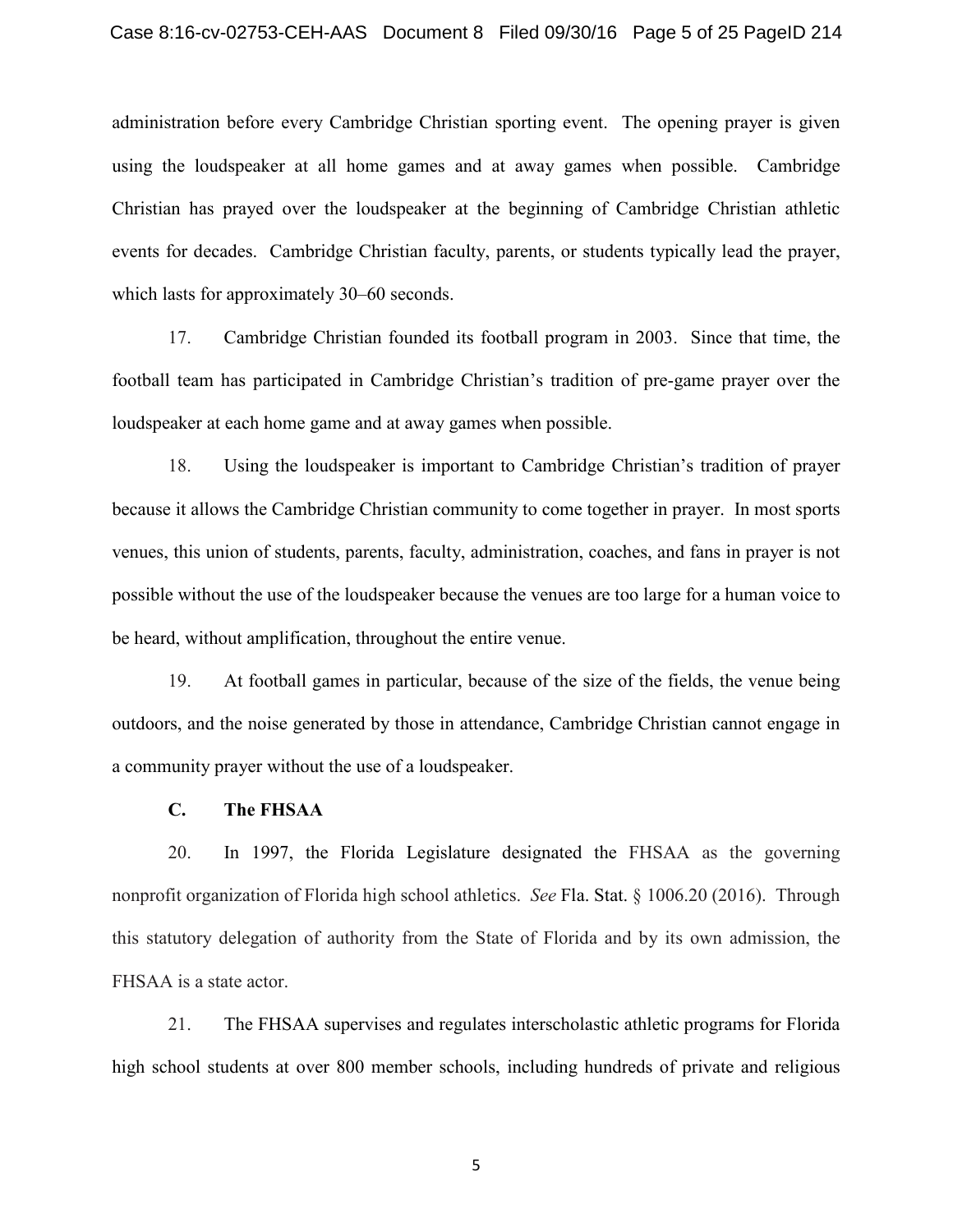schools.

22. The FHSAA is headquartered in Gainesville, Florida. The executive director of the FHSAA is Dr. Roger Dearing.

23. Any public, private, charter, virtual, or home education cooperative high school in Florida may become a member of the FHSAA by completing a membership application and agreeing to adopt and abide by the FHSAA Bylaws and policies.

24. Under Article 2.7 of the FHSAA Bylaws, 2015–2016 Edition, the FHSAA pledges not to discriminate in its governance policies and programs on the basis of religion.

25. Cambridge Christian is a member of the FHSAA. For the 2015 season, the Cambridge Christian Lancers football team played in the FHSAA's Division 2A.

26. The FHSAA divisions are determined by the number of schools and enrollment sizes; the divisions are divided evenly to the best extent possible and then approved by the FHSAA's board of directors. In 2015, Cambridge Christian was one of 20 private, Christian schools that played in Division 2A.

27. Annually, the FHSAA sponsors over 3,600 championship series games across 32 sports, crowning 141 teams and 294 individuals state champions. The FHSAA organizes and oversees the championship games for all Florida high school athletics across all of the FHSAA Divisions.

28. In 2015, all of the FHSAA football championship games were played in the Stadium.

29. The Stadium has been used to host high school, collegiate, and professional football games throughout its history. It has also hosted amateur and professional soccer matches (including the 2004 Men's World Cup), rock concerts and festivals (including acts such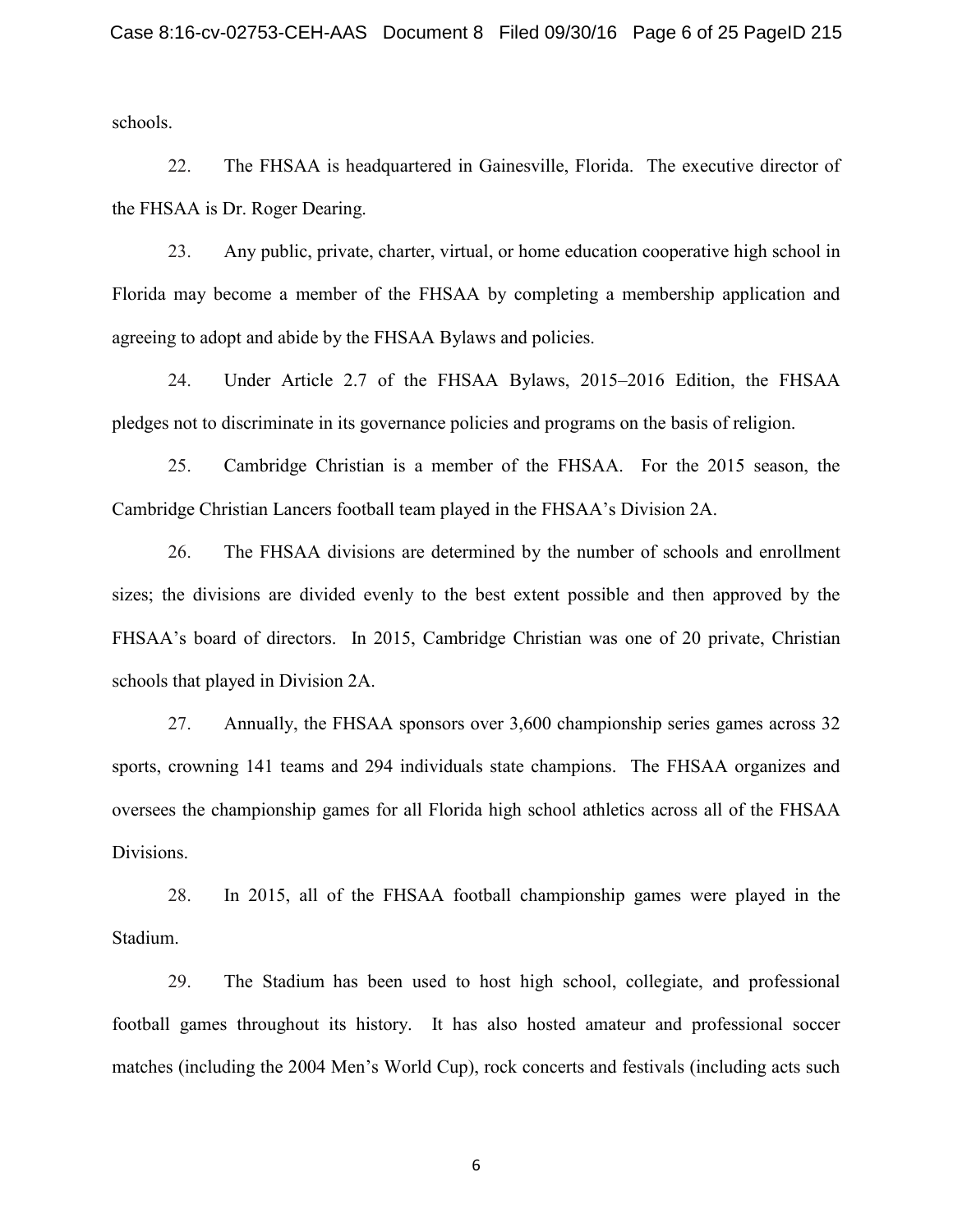as the Rolling Stones and Van Halen), Wrestlemania (which it hosted in 2008 and will host again in 2017), and religious gatherings, including religious revival meetings led by the Reverend Billy Graham.

30. The Stadium has a regular capacity of 41,000 spectators for football games. The record attendance at the Stadium was for Wrestlemania XXIV, attended by 74,635 fans. In April 2016, the Stadium was re-named Camping World Stadium, after the Kentucky-based recreational vehicle retailer purchased the naming rights for the stadium.

#### **D. The Cambridge Christian Lancers' 2015 Football Season**

31. The Cambridge Christian Lancers played thirteen games during the 2015 regular season, hosting home games at Skyway Park, a public facility in Tampa owned by Hillsborough County. The Cambridge Christian Lancers had a 9-0 record during the 2015 regular season, qualifying them for the 2A Division playoffs.

32. As it had done in prior seasons and in accordance with its tradition, Cambridge Christian opened each home regular season game as well as away games, whenever possible, with a prayer over the loudspeaker. Cambridge Christian did not pre-select or pre-approve an official prayer for delivery over the loudspeaker, nor did it provide a script or any direction to those leading the prayer; rather, the speakers chose and delivered their messages themselves.

33. Cambridge Christian hosted its first playoff game against Northside Christian School at Skyway Park. Before kickoff, the team prayed over the loudspeaker as it had prior to all other home and playoff games during the 2015 season. The Cambridge Christian Lancers also prayed over the loudspeaker before kickoff during the next playoff games it hosted, against Admiral Farragut Academy and First Baptist Academy.

34. The Cambridge Christian Lancers' final playoff game (the "2015 2A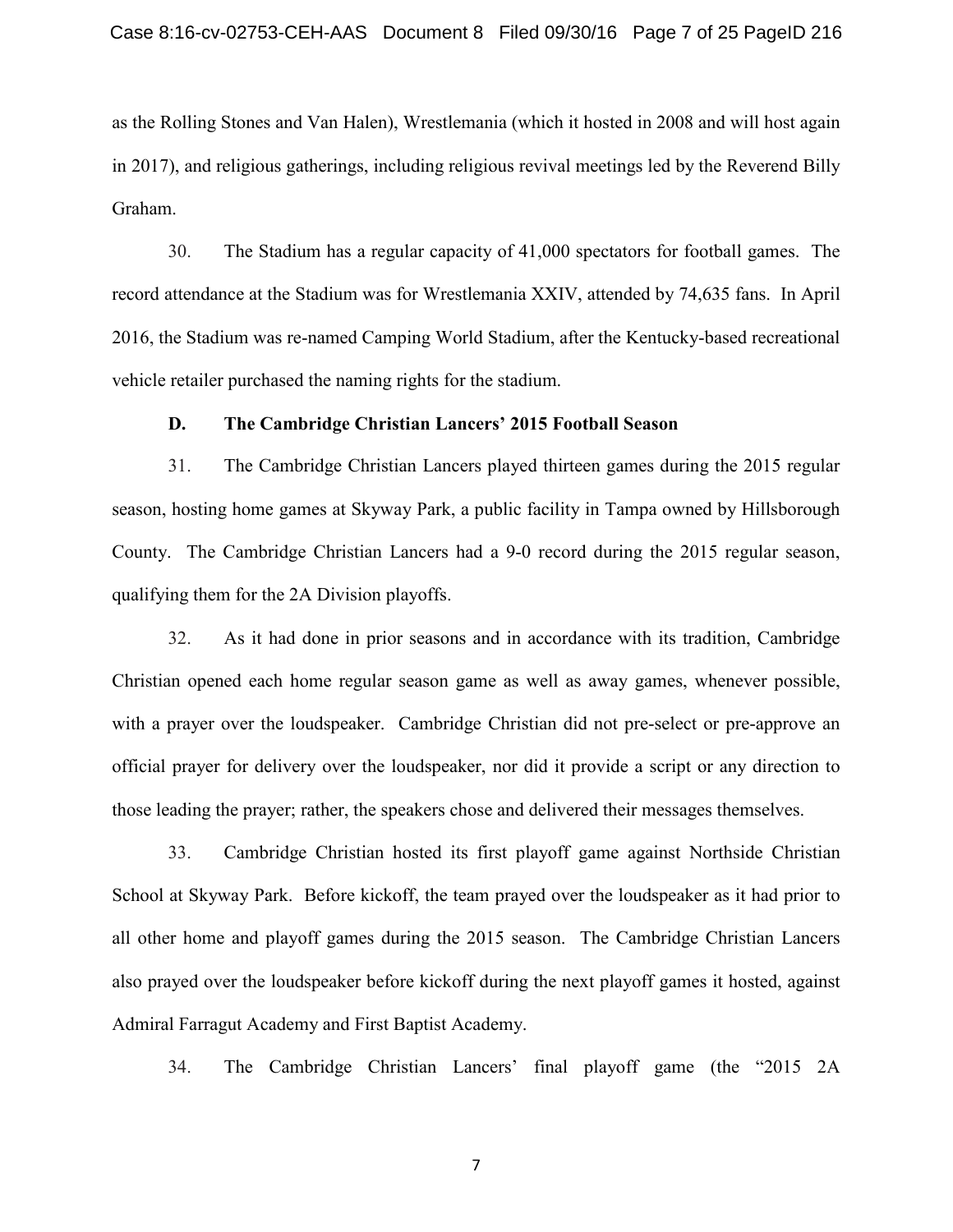Championship Game") was against University Christian School ("University Christian"), a school with a similar mission and traditions involving prayer.

# **E. The FHSAA's Denial of the Request to Offer a Communal Prayer Using the Stadium Loudspeaker at the 2015 2A Championship Game**

35. Pursuant to Article 4.3.2 of the FHSAA Bylaws, the 2A Division playoffs are administered by the FHSAA. The FHSAA, in turn, has adopted Administrative Procedures to govern its operations. A true and correct copy of the FHSAA Administrative Procedures is attached as **Exhibit A**. [2](#page-7-0)

36. According to FHSAA Administrative Procedure 3.1.8, the stadium loudspeaker is available for broadcast of private messages provided by host school management during playoff football games.

37. In preparation for the championship games in each FHSAA Division, representatives from the FHSAA, the various finalist schools in each Division, and the Central Florida Sports Commission held a conference call on December 1, 2015. Either shortly before or shortly after the call, the FHSAA circulated to the participating schools its 2015 FHSAA Football Finals Participant Manual ("the "Participant Manual"). A true and correct copy of the Participant Manual is attached as **Exhibit B.**

38. During the December 1, 2015 conference call, the representatives of Cambridge Christian and University Christian asked to use the loudspeaker at the Stadium to lead their attending students, families, and fans in a joint pre-game prayer. University Christian also explained that before the 2012 state championship game, which was also administered by the FHSAA, University Christian and Dade Christian School prayed over the Stadium loudspeaker.

<span id="page-7-0"></span> $\overline{2}$ <sup>2</sup>The FHSAA's Administrative Procedures are published on its web page at: [www.fhsaa.org/sites/default/files/attachments/2015/08/18/node-22039/1516\\_procedures\\_3.pdf.](http://www.fhsaa.org/sites/default/files/attachments/2015/08/18/node-22039/1516_procedures_3.pdf)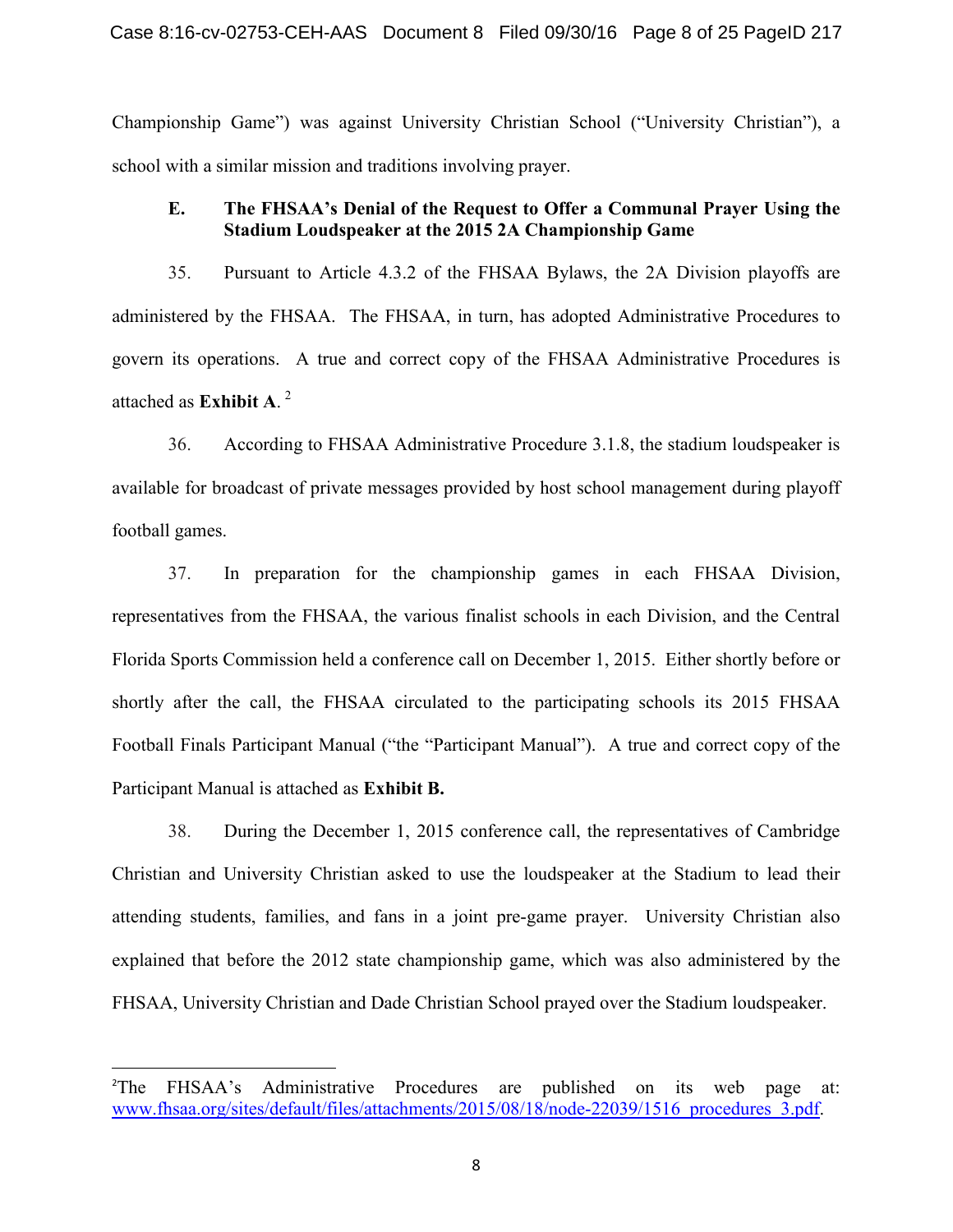39. A representative from the FHSAA denied Cambridge Christian and University Christian's request to deliver a pre-game prayer over the Stadium loudspeaker.

40. Because the Stadium is such a cavernous venue, it would be impossible for the Cambridge Christian and University Christian communities to join with one another in a community prayer without the use of the loudspeaker. As a result, the FHSAA's refusal to allow Cambridge Christian to use the loudspeaker deprived the Cambridge Christian and University Christian communities of their ability to come together in a joint prayer.

41. On December 2, 2015, Tim Euler, on behalf of Cambridge Christian, sent an email to Roger Dearing, Executive Director of the FHSAA, again requesting permission to deliver a pre-game prayer over the loudspeaker at the 2015 2A Championship Game. A true and correct copy of Mr. Euler's December 2, 2015, e-mail to Dr. Dearing is attached as **Exhibit C-1**.

42. Shortly thereafter, Heath Nivens, the Head of School, of University Christian sent a similar e-mail to Dr. Dearing joining in Cambridge Christian's request. A true and correct copy of Mr. Nivens' December 2, 2015, e-mail to Dr. Dearing is attached hereto as **Exhibit C-2**.

## **F. The FHSAA's Denial of the Pre-game Prayer Request**

43. Within hours of receiving the requests from Cambridge Christian and University Christian, Dr. Dearing, acting on behalf of the FHSAA, denied the requests via e-mail. A true and correct copy of Dr. Dearing's e-mail dated December 2, 2015, to Mr. Euler and Mr. Nivens is attached hereto as **Exhibit D.**

44. In his e-mail, Dr. Dearing, after acknowledging that the FHSAA is a state actor, claimed that the FHSAA "cannot legally permit or grant permission" for use of the loudspeaker for prayer. Dr. Dearing's e-mail stated in relevant part:

Although both schools are private and religious-affiliated institutions, the federal law addresses two pertinent issues that prevent us from granting your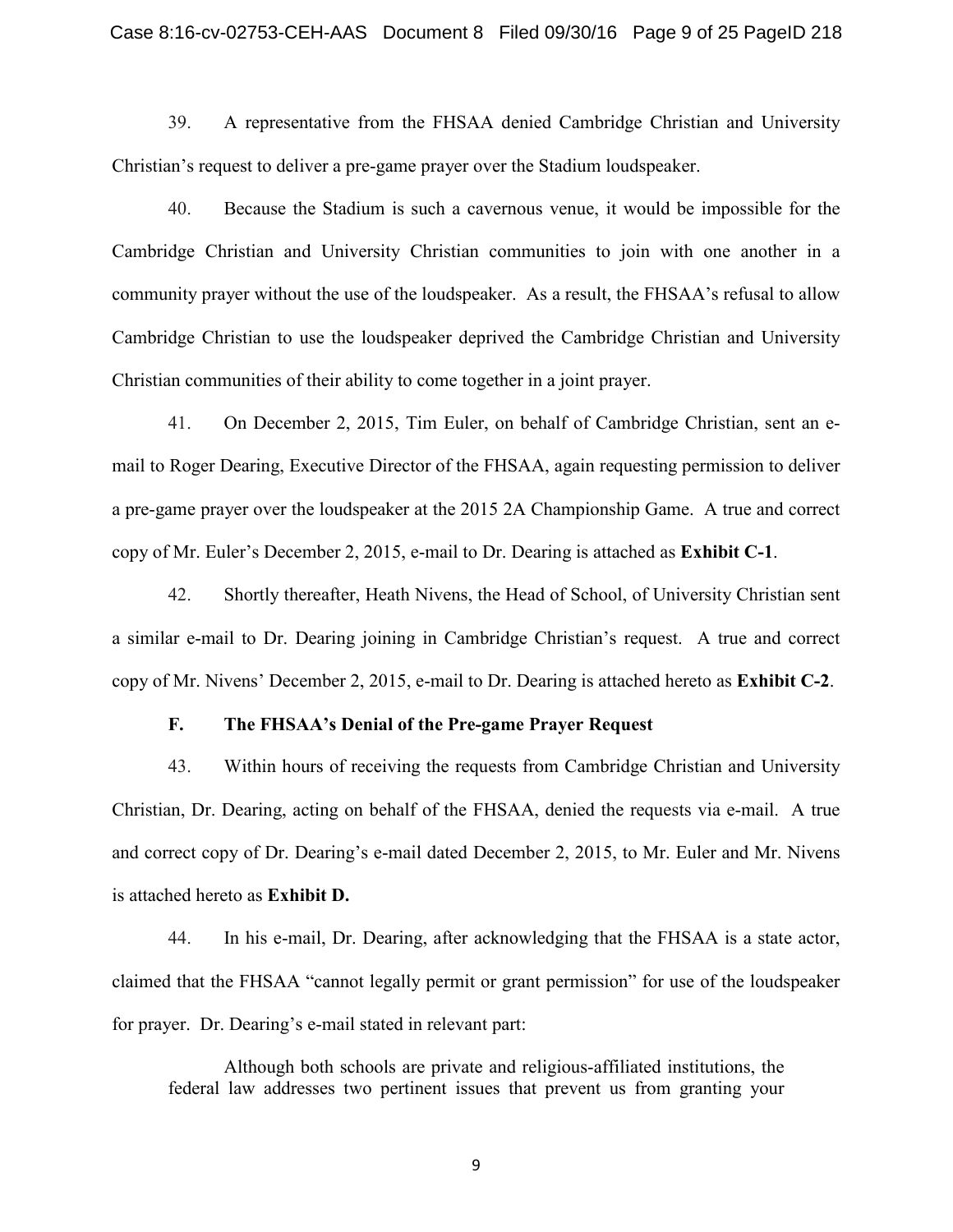request.

First is the fact that the facility is a public facility, predominantly paid for with public tax dollars, makes the facility 'off limits' under federal guidelines and precedent court cases.

Second is the fact that in Florida Statutes, *the FHSAA (host and coordinator of the event) is legally a 'State Actor,' we cannot legally permit or grant permission for such an activity.*

I totally understand the desire, and why your request is made. However, *for me to grant the wish could subject this Association to tremendous legal entanglements.*

Ex. D. (Emphasis added.)

### **G. The 2015 2A FHSAA Championship Game**

45. On December 4, 2015, the Cambridge Christian Lancers played University Christian in the 2015 2A FHSAA Championship Game at the Stadium. Approximately 1,800 Cambridge Christian and University Christian supporters came to the Stadium to cheer on their respective teams.

46. Messages from corporate sponsors lined the perimeter of the field. These were visible before the game, throughout the game, at halftime, and after the game.

47. Messages from corporate sponsors were also displayed on the Stadium's video screen, or "Jumbotron," display before, during, and after the game, as well as during timeouts and at halftime.

48. Before, during, and after the game, as well at halftime, the FHSAA public address announcer delivered various messages, including advertisements, commentary, and other communications, over the loudspeaker in addition to providing commentary on the game.

49. Fans showed their school spirit through signs, banners, and placards containing individual messages in support of their team, before, during, and after the game, as well as at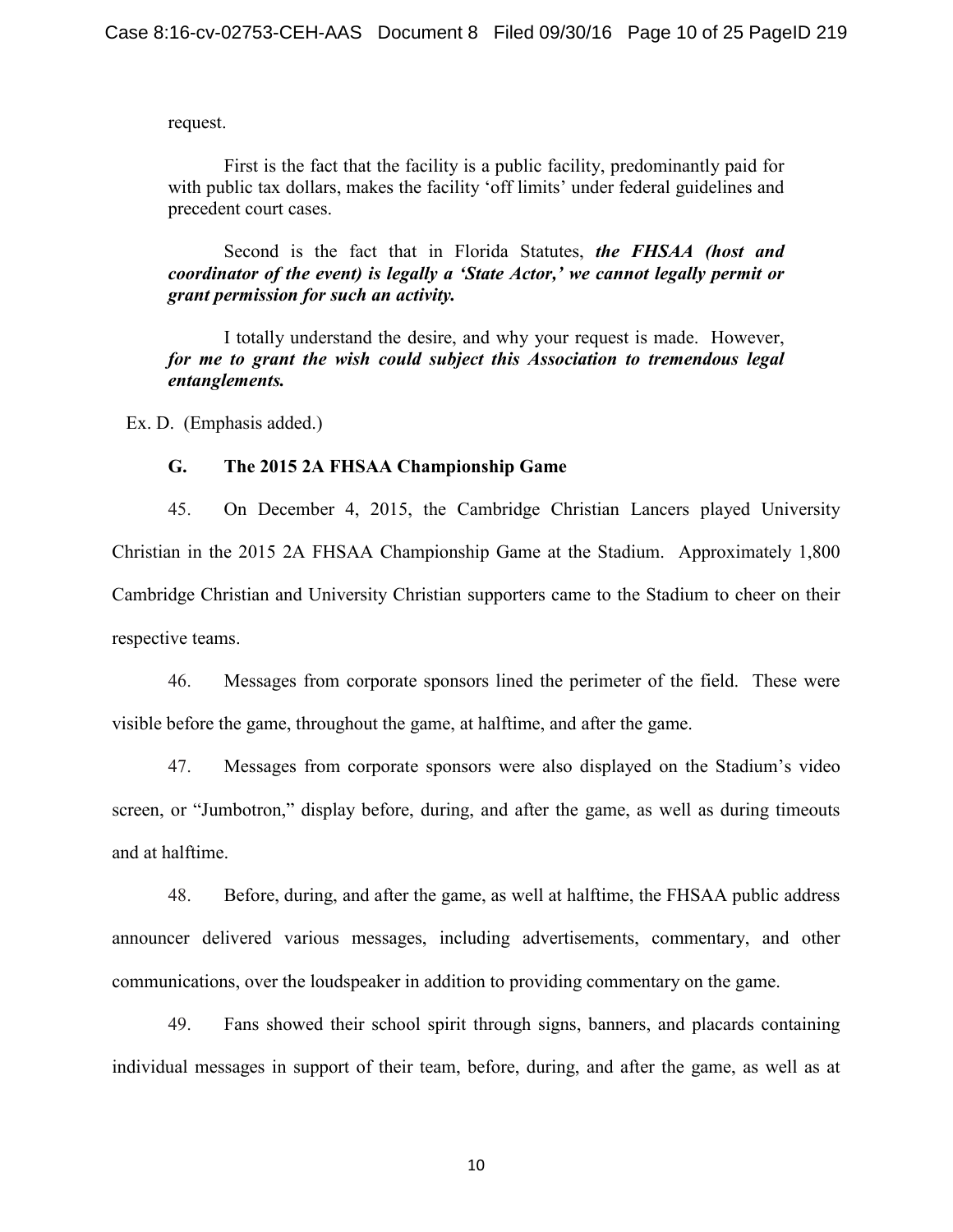halftime.

50. Immediately prior to the start of the game, the two teams met at the 50-yard line to pray together as a sign of fellowship.

51. Pursuant to the FHSAA's decision prohibiting use of the loudspeaker for prayer, however, no prayer was offered over the loudspeaker.

52. Because of the size of the Stadium, the students, parents, and other Cambridge Christian and University Christian supporters in the stands could not hear the teams' midfield pre-game prayer. Thus, by denying access to the loudspeaker, the FHSAA denied the students, parents, and fans in attendance the right to participate in the players' prayer or to otherwise come together in prayer as one Christian community.

53. At halftime, the FHSAA gave each team 7 minutes for its cheerleading squad to perform. During that time, each school was permitted to, and Cambridge Christian did in fact, take control of the loudspeaker while its cheerleaders performed a halftime show.

54. Cambridge Christian's cheerleading coach played music of the school's choosing from her smart phone over the loudspeaker while the cheerleaders performed.

55. Although the Cambridge Christian Lancers did not win the 2015 2A FHSAA Championship Game, they enter the 2016 season with 20 returning players and aspirations to return to the state championship game.

## **H. The FHSAA's Continued Position on Prohibiting Private Prayer over the Loudspeaker**

56. On December 7, 2015, the FHSAA sent another e-mail to Cambridge Christian and University Christian elaborating on and reiterating its decision prohibiting the use of the Stadium loudspeaker for a joint prayer. A true and correct copy of the FHSAA's December 7, 2015 e-mail is attached as **Exhibit E**, and reads in pertinent part: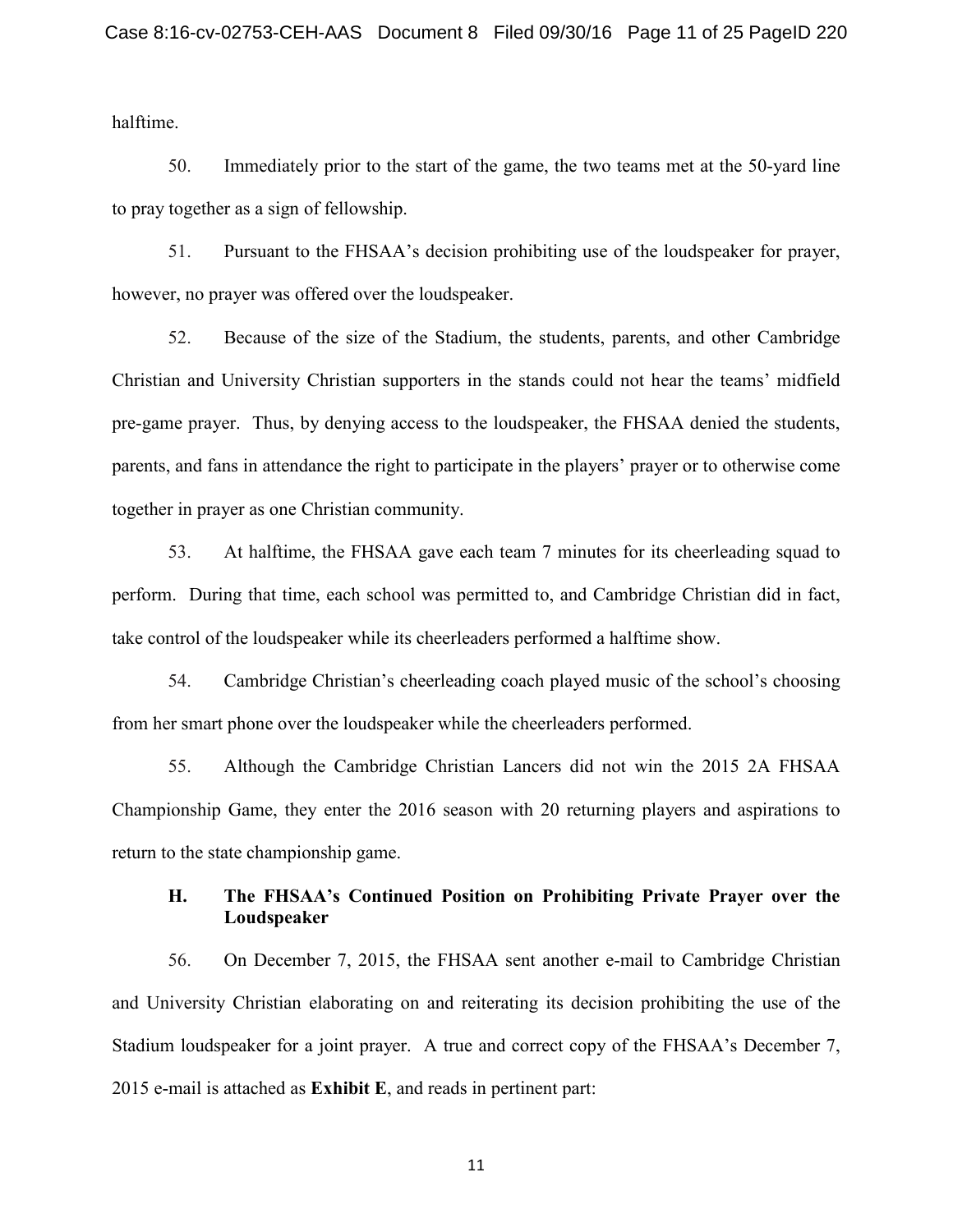The issue of prayer over the PA system at the football game, [*sic*] is a common area of concern and one that has been richly debated – and decided in the courts of the United States.

\*\*\*

The fact of the matter is that both schools involved had prayer on the field, both before and after the football game. The issue was never whether prayer could be conducted. The issue was, and is, that an organization [the FHSAA], which is determined to be a 'state actor,' cannot endorse or promote religion. The issue of prayer, in and of itself, was not denied to either team or anyone in the stadium. It is simply not legally permitted under the circumstances, which were requested by Mr. Euler.

57. On January 27, 2016, the FHSAA posted a press release on its website reiterating its decision to prohibit prayer over the Stadium loudspeaker. A true and correct copy of the FHSAA's press release is attached hereto as **Exhibit F**. In the press release, the FHSAA again stated that as a "State Actor" it could not "legally permit" use of the Stadium loudspeaker by a private party for a community prayer.

58. The FHSAA's repeated statements – including its press release on January 27, 2016 – reflect that the FHSAA's decision to deny Cambridge Christian and University Christian's joint request to deliver a prayer over the Stadium loudspeaker at the 2015 2A Championship Game is not limited to that single instance, but rather that the FHSAA has determined that it must deny any future requests for use of the loudspeaker to deliver a prayer at future FHSAA championship games in football and other sports. This determination amounts, in substance, to a policy banning pre-game prayer over the loudspeaker on account of its religious nature (the "Policy").

59. Cambridge Christian has a well-founded fear that it will continue to be prohibited at future FHSAA championship series games from engaging in community prayer through the use of the loudspeaker as a result of the FHSAA's Policy. A true and correct copy of a print-out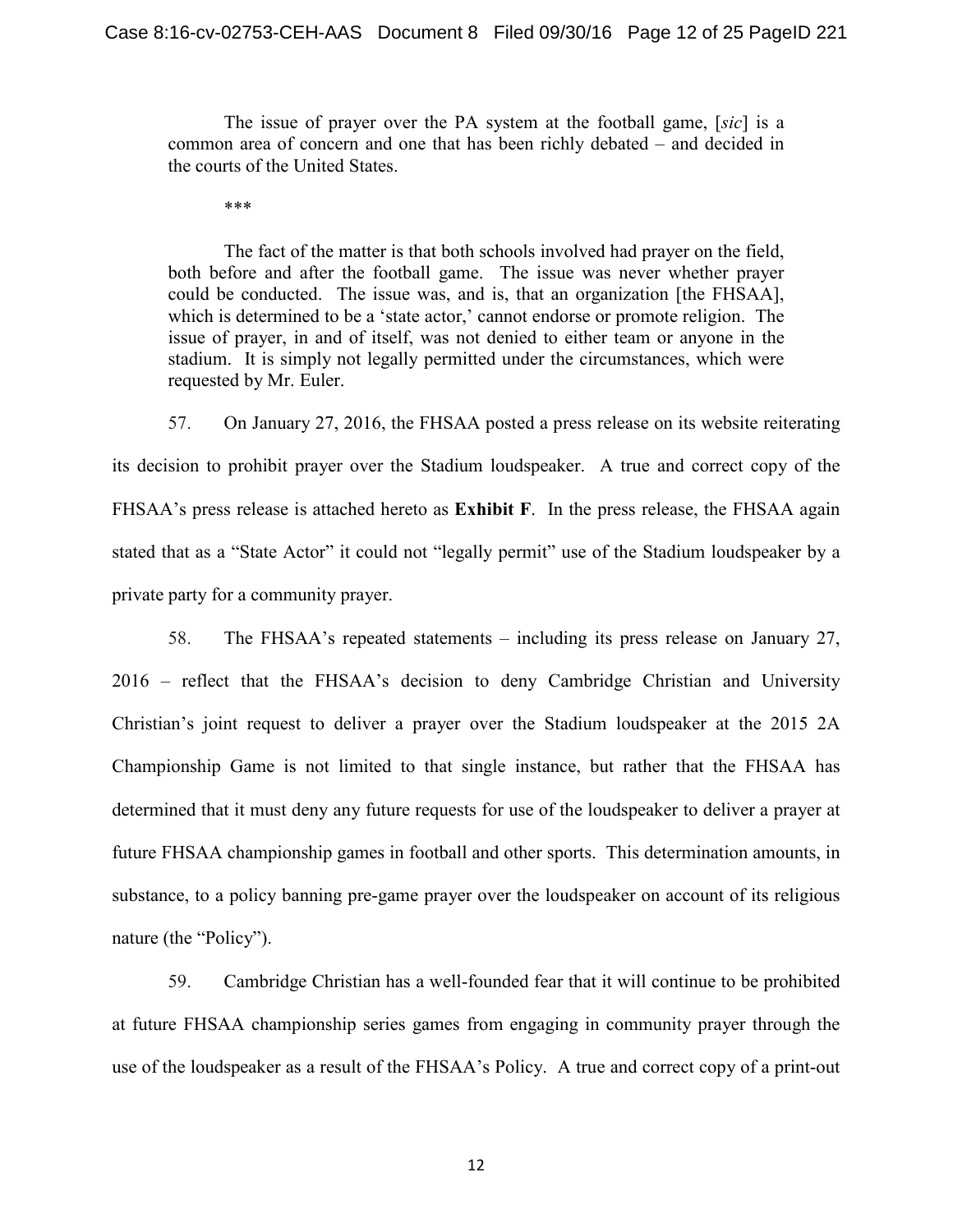from the FHSAA's website setting forth the schedule for championship series games for the 2016–2017 season is attached as **Exhibit G**.

## **COUNT I – VIOLATION OF THE FIRST AMENDMENT OF THE UNITED STATES CONSTITUTION**

60. Cambridge Christian incorporates into this Count its responses set forth above in Paragraphs 1 through 59 as if fully set forth herein.

61. The First Amendment of the United States Constitution provides that "Congress shall make no law respecting an establishment of religion, or prohibiting the free exercise thereof; or abridging the freedom of speech . . . ."

62. The First Amendment applies to state and local governments through its incorporation by the Fourteenth Amendment.

63. As a state actor, the FHSAA administers interscholastic athletics on behalf of the State of Florida pursuant to a delegation of authority from the Florida Legislature.

64. During the 2015 2A Championship Game, the FHSAA permitted several secular messages, such as advertisements, commentary, and other communications, to be made over the Stadium loudspeaker as well as on the Stadium Jumbtron display.

65. Pursuant to the Policy, however, the FHSAA denied Cambridge Christian's request to deliver a prayer over the loudspeaker during the 2015 2A Championship Game specifically because of the request's religious nature.

66. The Policy intentionally places a substantial burden on Cambridge Christian's sincerely held religious beliefs by not allowing Cambridge Christian to partake in its religious tradition of pre-game prayer over the loudspeaker.

67. The Policy is not neutral; and, the Policy is not generally applicable because it prohibits religious speech, and only religious speech, from being broadcast over the loudspeaker.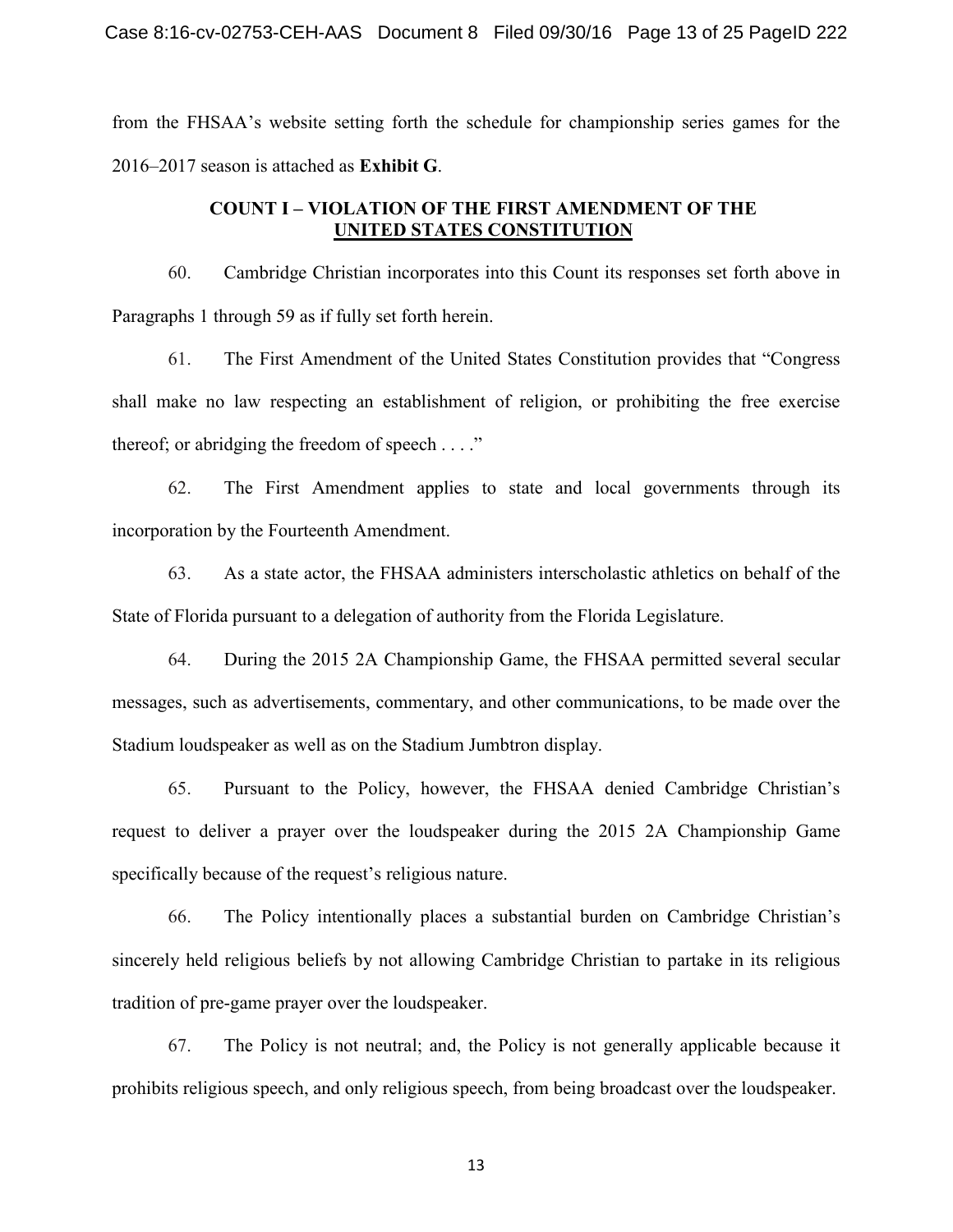68. The FHSAA's denial of Cambridge Christian's request for prayer over the loudspeaker, while allowing for secular messages to be delivered over the loudspeaker and other Stadium communications media, constitutes content-based and viewpoint-based discrimination in contravention of the First Amendment of the United States Constitution.

69. The FHSAA lacks any compelling state interest to deny Cambridge Christian's request for prayer over the loudspeaker.

70. The Policy, in fact, does not support any legitimate, much less compelling governmental interest, and it is not narrowly tailored to advance any state interest.

71. Accordingly the Policy, both facially and as applied to Cambridge Christian, violates the First Amendment to the United States Constitution.

72. Thus, the Policy has discriminated against and, without injunctive relief, will continue to discriminate against Cambridge Christian's rights to free exercise of religion and free speech causing irreparable injury for which there is no adequate remedy at law.

WHEREFORE, as to Count I of this Complaint, Cambridge Christian respectfully requests the following relief:

- a. Preliminary and permanent injunctive relief pursuant to 42 U.S.C. § 1983 enjoining the FHSAA from enforcing the Policy and requiring the FHSAA to implement a content-neutral policy for use of the Stadium loudspeaker that does not discriminate against religious speech;
- b. Damages pursuant to 42 U.S.C. § 1983 for the FHSAA's violation of Cambridge Christian's First Amendment rights during the 2015 2A Championship Game;
- c. Attorneys' fees and costs incurred as a result of this action pursuant to 42 U.S.C. § 1988; and
- d. Such other and further relief that the Court deems just and proper.

## **COUNT II – DECLATORY JUDGMENT (FREE SPEECH AND FREE EXERCISE CLAUSES OF THE U.S. CONSTITUTION)**

73. Cambridge Christian incorporates into this Count its responses set forth above in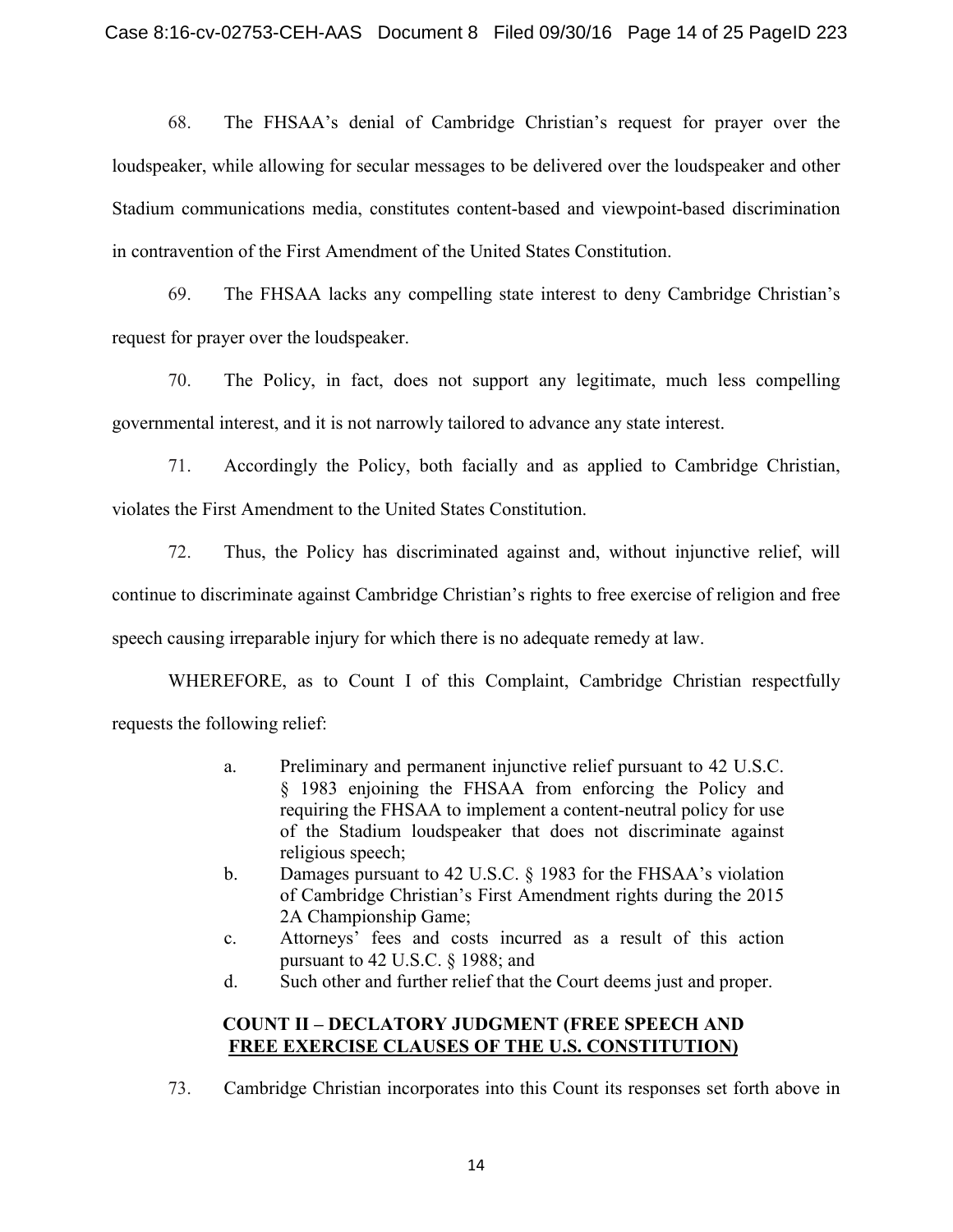Paragraphs 1 through 59 as if fully set forth herein.

74. This is an action for declaratory judgment pursuant to 28 U.S.C §§ 2201–2202.

75. Section 2201 of Title 28 of the United States Code provides that "any court of the United States, upon the filing of an appropriate pleading, may declare the rights and other legal relations of any interested party seeking such declaration . . . ."

76. A bona fide, actual, concrete, and continuing controversy exists between Cambridge Christian on one hand, and the FHSAA on the other, regarding whether the Policy violates the Free Exercise and Free Speech Clauses of the United States Constitution.

77. The resolution of this live controversy requires a determination of the constitutionality of the Policy under the United States Constitution.

78. Cambridge Christian seeks to enforce its right to private religious speech while the FHSAA denies that Cambridge Christian has any such right under the circumstances. Thus, Cambridge Christian and the FHSAA have adverse interests regarding whether the Policy violates the United States Constitution.

79. The Policy and position taken by the FHSAA has substantially burdened and adversely affected Cambridge Christian's freedom of religious exercise and freedom of speech rights. This issue touches directly on the legal rights of the parties, and thus requires resolution by this Court.

80. All of the persons or entities with an interest in this matter are presently and properly before this Court.

81. The relief sought herein is not a mere advisory opinion, legal advice, or an answer to a question propounded for curiosity, and does not arise from an abstract disagreement.

WHEREFORE, as to Count II of this Complaint, Cambridge Christian respectfully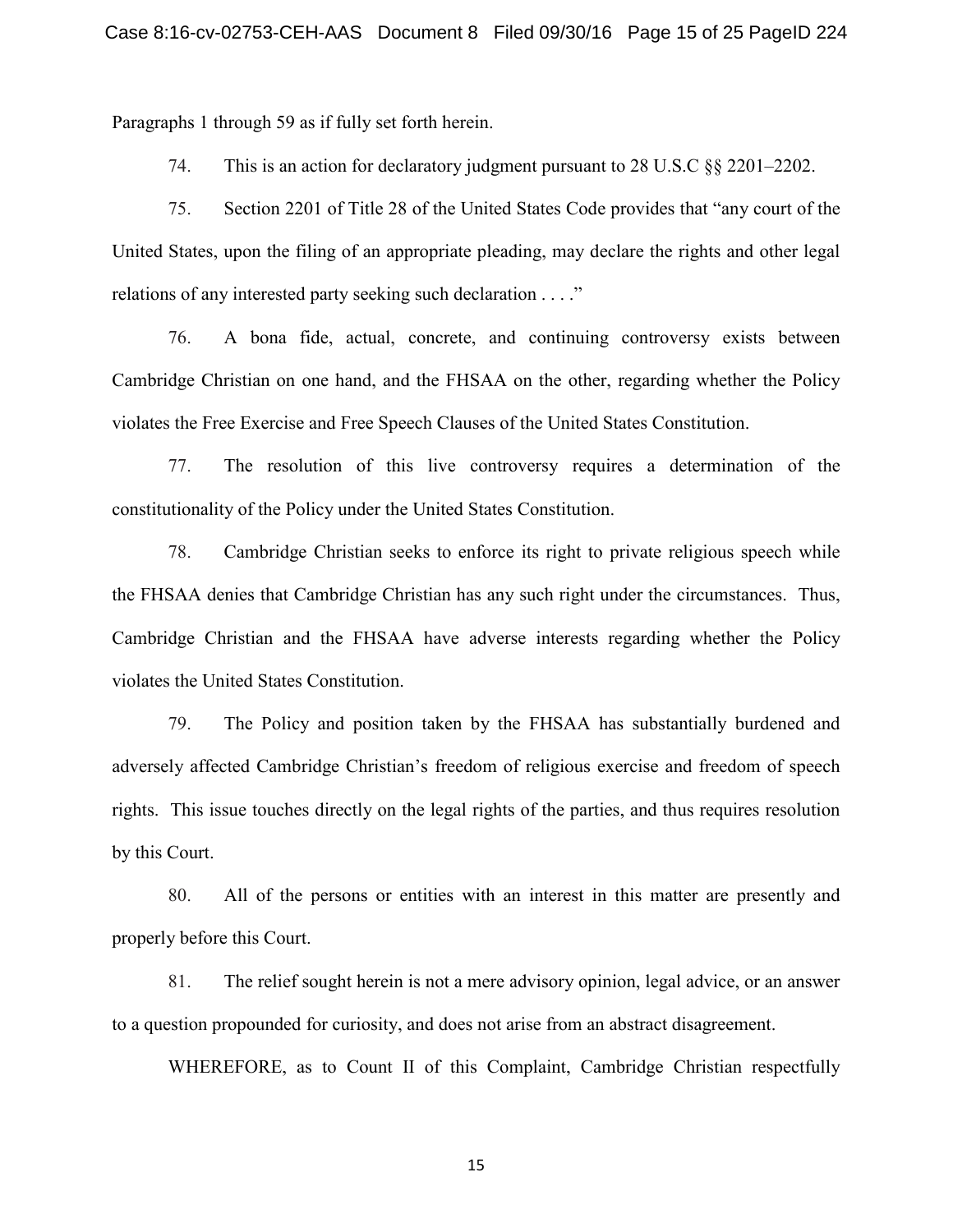requests the following relief:

- a. A declaratory judgment pursuant to 28 U.S.C. § 2201 that the Policy violates the Free Speech and Free Exercise Clauses of the United States Constitution;
- b. Preliminary and permanent injunctive relief pursuant to 28 U.S.C. § 2202 enjoining the FHSAA from enforcing the Policy and requiring the FHSAA to implement a content-neutral policy for use of the Stadium loudspeaker that does not discriminate against religious speech;
- e. Damages pursuant to 28 U.S.C. § 2202 for the FHSAA's violation of Cambridge Christian's First Free Speech and Free Exercise rights during the 2015 2A Championship Game;
- c. Attorneys' fees and costs incurred as a result of this action pursuant to 42 U.S.C. § 1988; and
- d. Such other and further relief that the Court deems just and proper.

# **COUNT III – DECLARATORY JUDGMENT (ESTABLISHMENT CLAUSE OF THE U.S. CONSTITUTION)**

82. Plaintiff incorporates into this Count its responses set forth above in Paragraphs 1 through 59 as if fully set forth herein.

- 83. This is an action for declaratory judgment pursuant to 28 U.S.C §§ 2201–2202.
- 84. Section 2201 of Title 28 of the United States Code provides that "any court of the

United States, upon the filing of an appropriate pleading, may declare the rights and other legal relations of any interested party seeking such declaration . . . ."

85. A bona fide, actual, concrete, and continuing controversy exists between Cambridge Christian on one hand, and the FHSAA on the other, regarding whether the Policy is required by the Establishment Clause of the United States Constitution.

86. The resolution of this live controversy requires a determination of whether or not the Establishment Clause of the United States Constitution requires the Policy's prohibitions regarding prayer over the loudspeaker.

87. The FHSAA believes that allowing Cambridge Christian to pray over the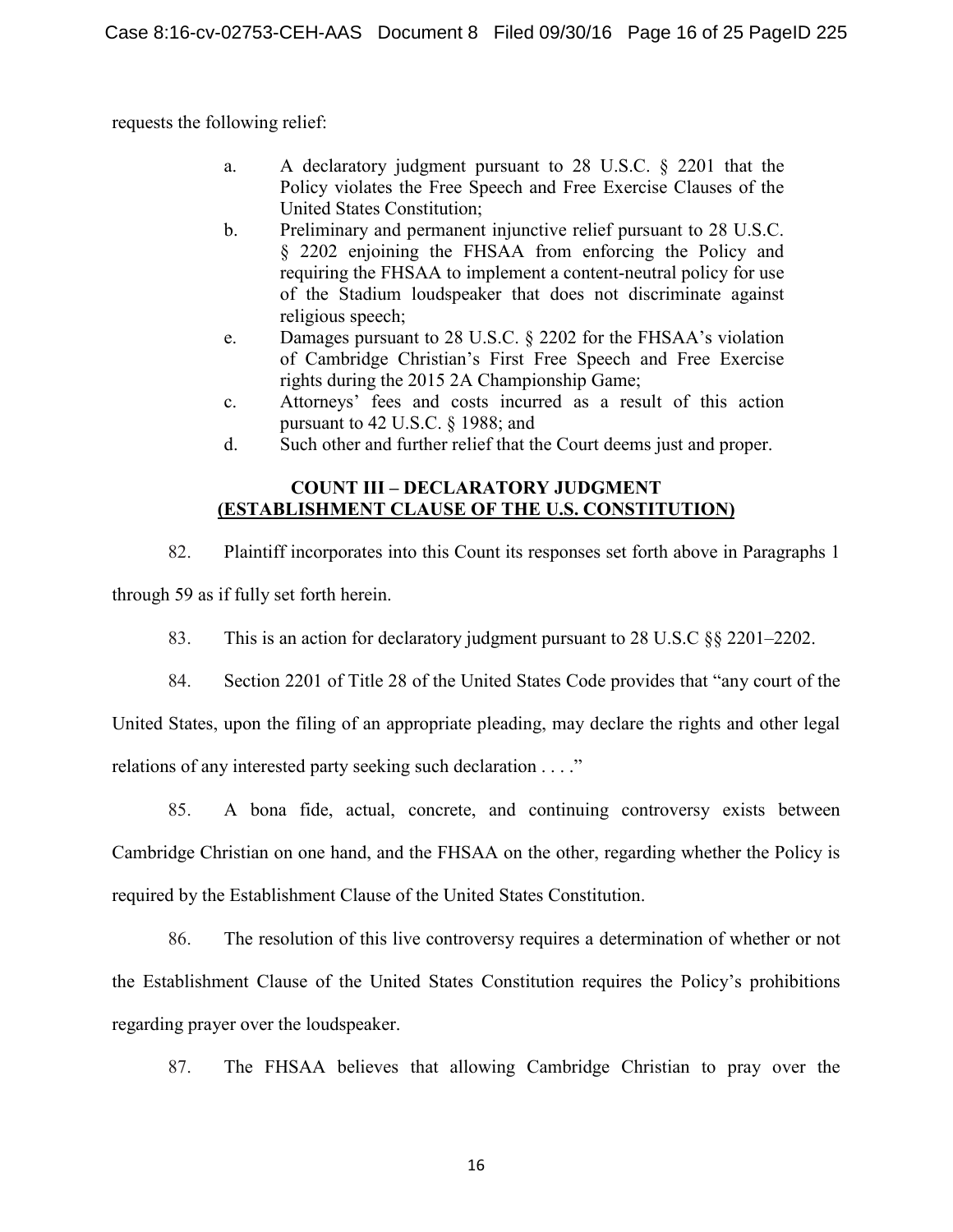loudspeaker would transform Cambridge Christian's private speech into state-sponsored speech, while Cambridge Christian does not. Thus, Cambridge Christian and the FHSAA have adverse interests regarding whether the Policy violates the Establishment Clause of the United States Constitution.

88. The Policy and position taken by the FHSAA has substantially burdened and adversely affected Cambridge Christian's freedom of religious exercise and freedom of speech rights. This issue touches directly on the legal rights of the parties, and thus requires resolution by this Court.

89. All of the persons or entities with an interest in this matter are presently and properly before this Court.

90. The relief sought herein is not a mere advisory opinion, legal advice, or an answer

to a question propounded for curiosity, and does not arise from an abstract disagreement.

WHEREFORE, as to Count III of this Complaint, Cambridge Christian respectfully requests the following relief:

- a. A declaratory judgment pursuant to 28 U.S.C. § 2201 that the Policy is not required by the Establishment Clause of the United States Constitution;
- b. Preliminary and permanent injunctive relief pursuant to 28 U.S.C. § 2202 enjoining FHSAA from enforcing the Policy and requiring the FHSAA to implement a content-neutral policy for use of the Stadium loudspeaker that does not discriminate against religious speech;
- c. Attorneys' fees and costs incurred as a result of this action pursuant to 42 U.S.C. § 1988; and
- d. Such other and further relief that the Court deems just and proper.

# **COUNT IV – VIOLATION OF THE FLORIDA CONSTITUTION**

91. Cambridge Christian incorporates into this Count its responses set forth above in

Paragraphs 1 through 59 as if fully set forth herein.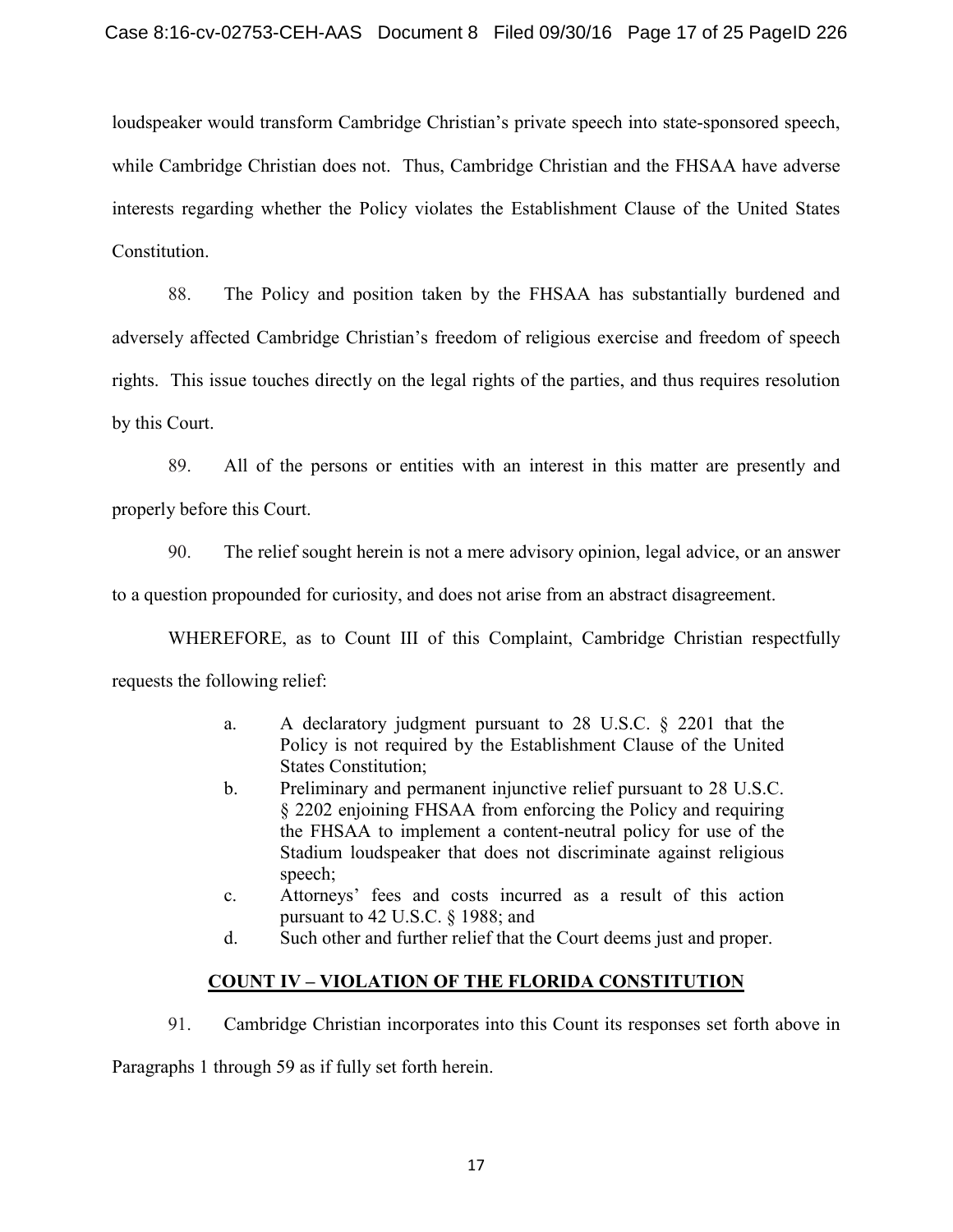92. Article 1, Section 3 of the Florida Constitution states that "[t]here shall be no law respecting the establishment of religion prohibiting or penalizing the free exercise thereof."

93. Article 1, Section 4 of the Florida Constitution states that "[n]o law shall be passed to restrain or abridge the liberty of speech or of the press."

94. As a state actor, the FHSAA governs Florida interscholastic high school athletics.

95. During the 2015 FHSAA Championship Game, a public forum, the FHSAA permitted several secular messages, such as advertisements, commentary, and other communications, to be made over the loudspeaker.

96. Pursuant to the Policy, however, the FHSAA denied Cambridge Christian's request for prayer over the loudspeaker during the 2015 FHSAA Championship Game specifically because of the request's religious nature.

97. The Policy intentionally places a substantial burden on Cambridge Christian's sincerely held religious beliefs by not allowing Cambridge Christian to partake in its religious tradition of pre-game prayer over the loudspeaker.

98. The Policy is not neutral; and, it is not generally applicable because it prohibits religious speech, and only religious speech, from being broadcast over the loudspeaker.

99. The FHSAA's denial of Cambridge Christian's request for prayer over the loudspeaker, while allowing for secular messages to be delivered over the loudspeaker, constitutes content-based and viewpoint-based discrimination in contravention of the Florida Constitution.

100. The FHSAA lacks any compelling state interest to deny Cambridge Christian's request for prayer over the loudspeaker.

101. The Policy, in fact, does not support any legitimate, much less compelling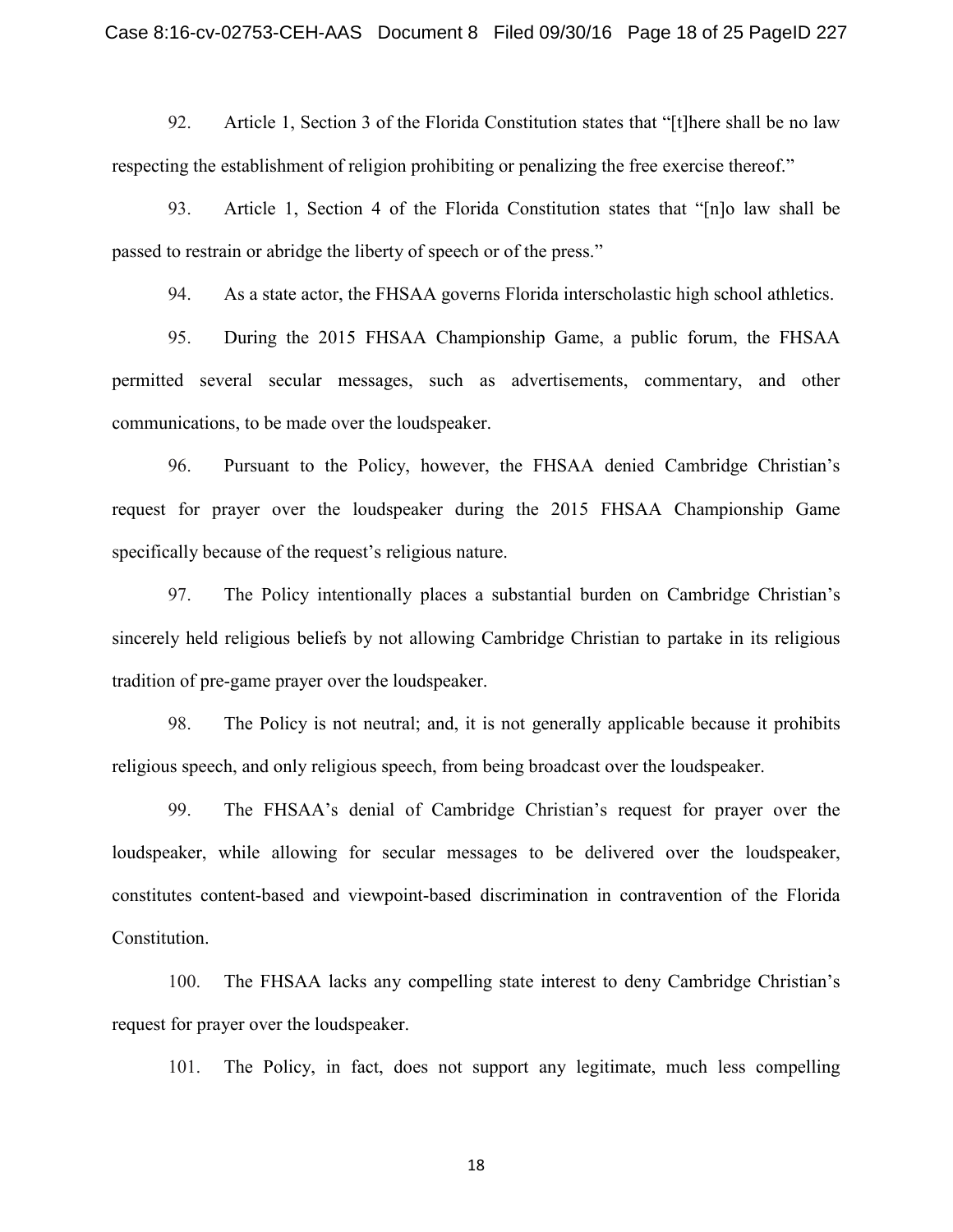governmental interest, and it is not narrowly tailored to advance any state interest.

102. Accordingly the Policy, both facially and as applied to Cambridge Christian, violates the Florida Constitution.

103. Thus, the Policy has discriminated against and, without injunctive relief, will continue to discriminate against Cambridge Christian's rights to free exercise of religion and free speech causing irreparable injury for which there is no adequate remedy at law.

WHEREFORE, as to Count IV of this Complaint, Cambridge Christian respectfully requests the following relief:

- a. Preliminary and permanent injunctive relief enjoining the FHSAA from enforcing the Policy and requiring the FHSAA to implement a content-neutral policy for use of the Stadium loudspeaker that does not discriminate against religious speech;
- b. Attorneys' fees and costs incurred as a result of this action; and
- c. Such other and further relief that the Court deems just and proper.

## **COUNT V – DECLATORY JUDGMENT (FREE SPEECH AND FREE EXERCISE CLAUSES OF THE FLORIDA CONSTITUTION)**

104. Cambridge Christian incorporates into this Count its responses set forth above in Paragraphs 1 through 59 as if fully set forth herein.

105. This is an action for declaratory judgment pursuant to 28 U.S.C §§ 2201–2202.

106. Section 2201 of Title 28 of the United States Code provides that "any court of the

United States, upon the filing of an appropriate pleading, may declare the rights and other legal

relations of any interested party seeking such declaration . . . ."

107. A bona fide, actual, concrete, and continuing controversy exists between Cambridge Christian on one hand, and the FHSAA on the other, regarding whether the Policy violates the Free Exercise and Free Speech Clauses of the Florida Constitution.

108. The resolution of this live controversy requires a determination of the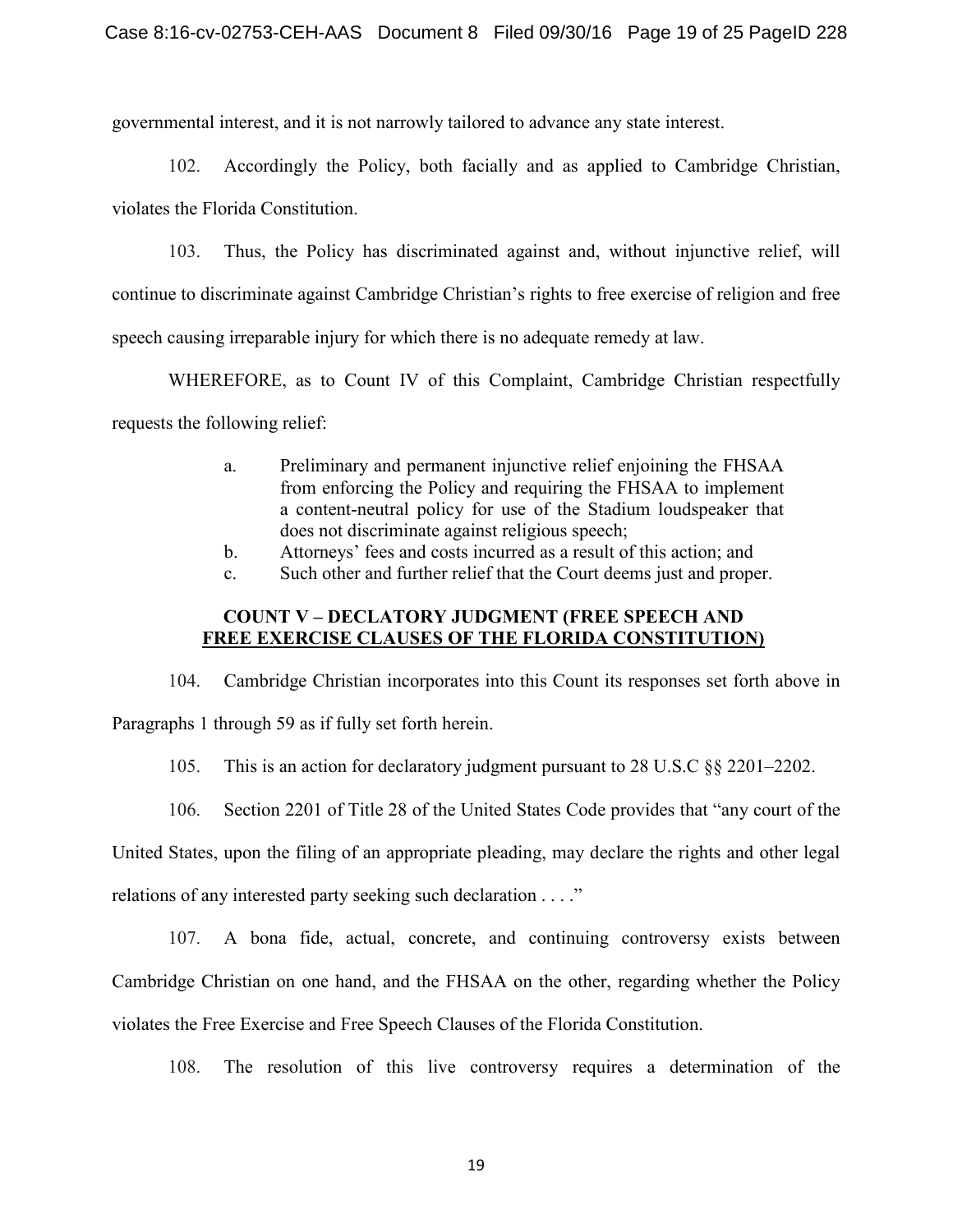constitutionality of the Policy under the Florida Constitution.

109. Cambridge Christian seeks to enforce its right to private religious speech and free exercise of religion while the FHSAA denies that Cambridge Christian has any such rights under the circumstances. Thus, Cambridge Christian and the FHSAA have adverse interests regarding whether the Policy violates the Florida Constitution.

110. The Policy and position taken by the FHSAA has substantially burdened and adversely affected Cambridge Christian's freedom of religious exercise and freedom of speech rights by refusing Cambridge Christian's requests to pray over the loudspeaker during the 2015 2A FHSAA Championship Game. This issue touches directly on the legal rights of the parties, and thus requires resolution by this Court.

111. All of the persons or entities with an interest in this matter are presently and properly before this Court.

112. The relief sought herein is not a mere advisory opinion, legal advice, or an answer to a question propounded for curiosity, and does not arise from an abstract disagreement.

WHEREFORE, as to Count V of this Complaint, Cambridge Christian respectfully requests the following relief:

- a. A declaratory judgment pursuant to 28 U.S.C. § 2201 that the Policy violates the Free Speech and Free Exercise Clauses of the Florida Constitution;
- b. Preliminary and permanent injunctive relief pursuant to 28 U.S.C. § 2202 enjoining the FHSAA from enforcing the Policy and requiring the FHSAA to implement a content-neutral policy for use of the Stadium loudspeaker that does not discriminate against religious speech;
- c. Damages pursuant to 28 U.S.C. § 2202 for the FHSAA's violation of Cambridge Christian's Free Speech and Free Exercise rights during the 2015 2A Championship Game;
- d. Attorneys' fees and costs incurred as a result of this action; and
- e. Such other and further relief that the Court deems just and proper.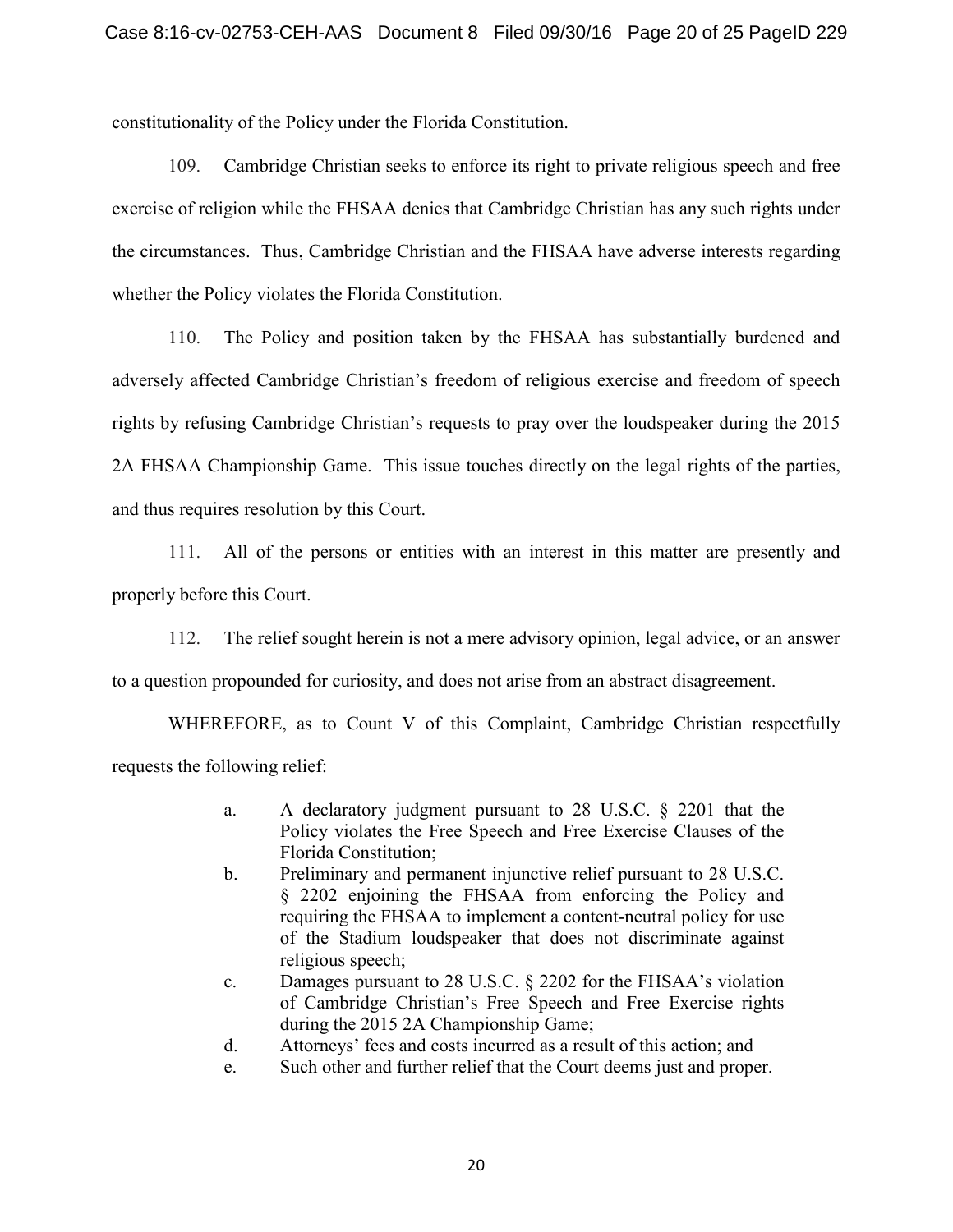## **COUNT VI – DECLARATORY JUDGMENT (ESTABLISHMENT CLAUSE OF THE FLORIDA CONSTITUTION)**

113. Plaintiff incorporates into this Count its responses set forth above in Paragraphs 1 through 59 as if fully set forth herein.

114. This is an action for declaratory judgment pursuant to 28 U.S.C §§ 2201–2202.

115. Section 2201 of Title 28 of the United States Code provides that "any court of the United States, upon the filing of an appropriate pleading, may declare the rights and other legal relations of any interested party seeking such declaration . . . ."

116. A bona fide, actual, concrete, and continuing controversy exists between Cambridge Christian on one hand, and the FHSAA on the other, regarding whether the Policy is required by the Establishment Clause of the Florida Constitution.

117. The resolution of this live controversy requires a determination of whether or not the Establishment Clause of the Florida Constitution requires the Policy's prohibitions regarding prayer over the loudspeaker.

118. The FHSAA believes that allowing Cambridge Christian to pray over the loudspeaker would transform Cambridge Christian's private speech into state-sponsored speech, while Cambridge Christian does not. Thus, Cambridge Christian and the FHSAA have adverse interests regarding whether the Policy violates the Establishment Clause of the Florida Constitution.

119. The Policy and position taken by the FHSAA has substantially burdened and adversely affected Cambridge Christian's freedom of religious exercise and freedom of speech rights by refusing Cambridge Christian's requests to pray over the loudspeaker during the 2015 2A FHSAA Championship Game. This issue touches directly on the legal rights of the parties, and thus requires resolution by this Court.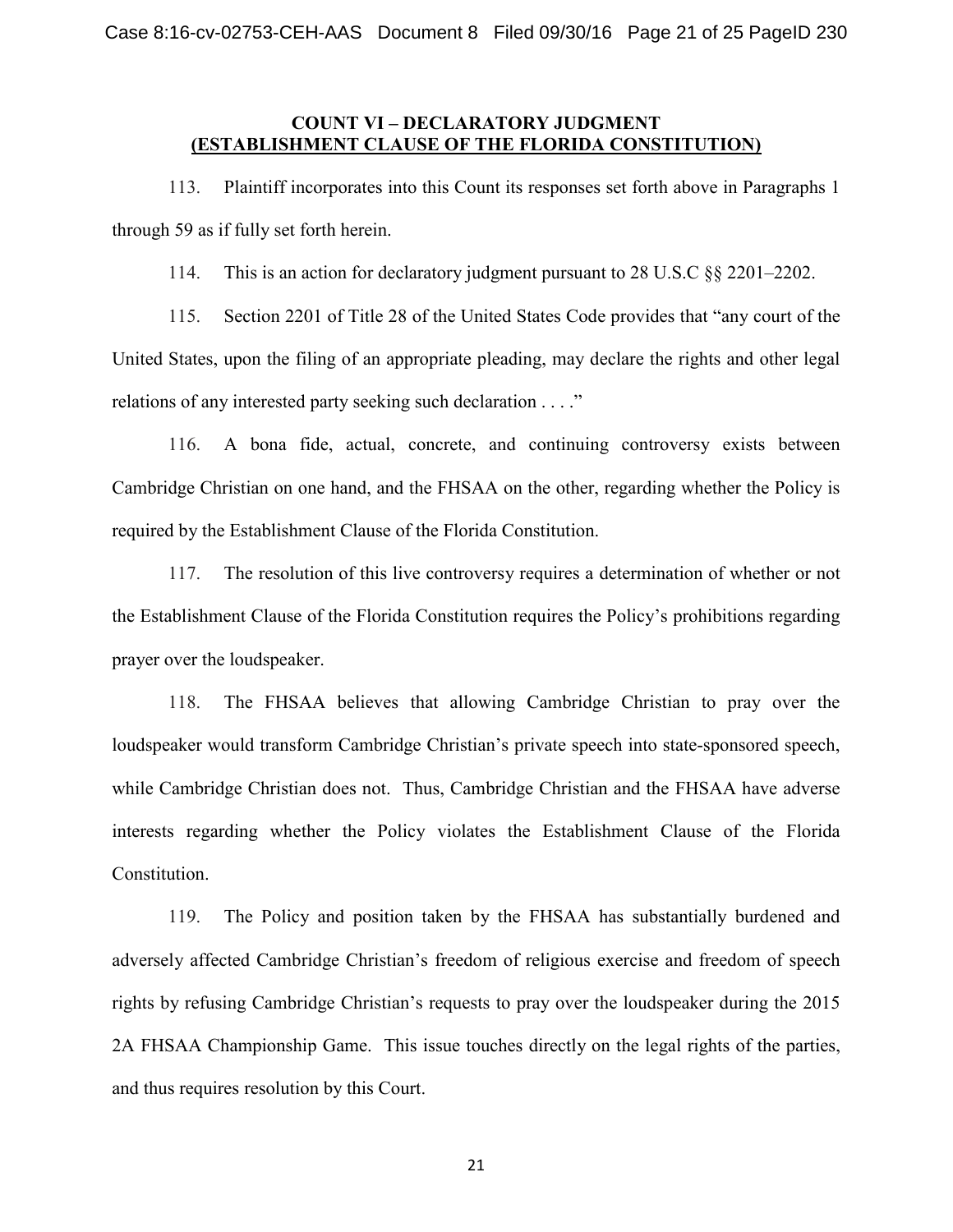120. All of the persons or entities with an interest in this matter are presently and

properly before this Court.

121. The relief sought herein is not a mere advisory opinion, legal advice, or an answer

to a question propounded for curiosity, and does not arise from an abstract disagreement.

WHEREFORE, as to Count VI of this Complaint, Cambridge Christian respectfully

requests the following relief:

- a. A declaratory judgment pursuant to 28 U.S.C. § 2201 that the Policy is not required by the Establishment Clause of the Florida Constitution;
- b. Preliminary and permanent injunctive relief pursuant to 28 U.S.C. § 2202 enjoining the FHSAA from enforcing the Policy and requiring the FHSAA to implement a content-neutral policy for use of the Stadium loudspeaker that does not discriminate against religious speech;
- c. Attorneys' fees and costs incurred as a result of this action; and
- d. Such other and further relief that the Court deems just and proper.

# **COUNT VII – VIOLATION OF FLORIDA'S RELIGIOUS FREEDOM RESTORATION ACT, FLA. STAT. § 761.03**

122. Cambridge Christian incorporates into this Count its allegations in Paragraphs 1 through 59 as if fully set forth herein.

123. Pursuant to the Policy, however, the FHSAA denied Cambridge Christian's request for prayer over the loudspeaker during the 2015 2A FHSAA Championship Game specifically because of the request's religious nature.

124. The Policy intentionally places a substantial burden on Cambridge Christian's sincerely held religious beliefs by not allowing Cambridge Christian to partake in its tradition of pre-game prayer over the loudspeaker as required by its religious mission.

125. The FHSAA lacks any compelling state interest to deny Cambridge Christian's request for prayer over the loudspeaker.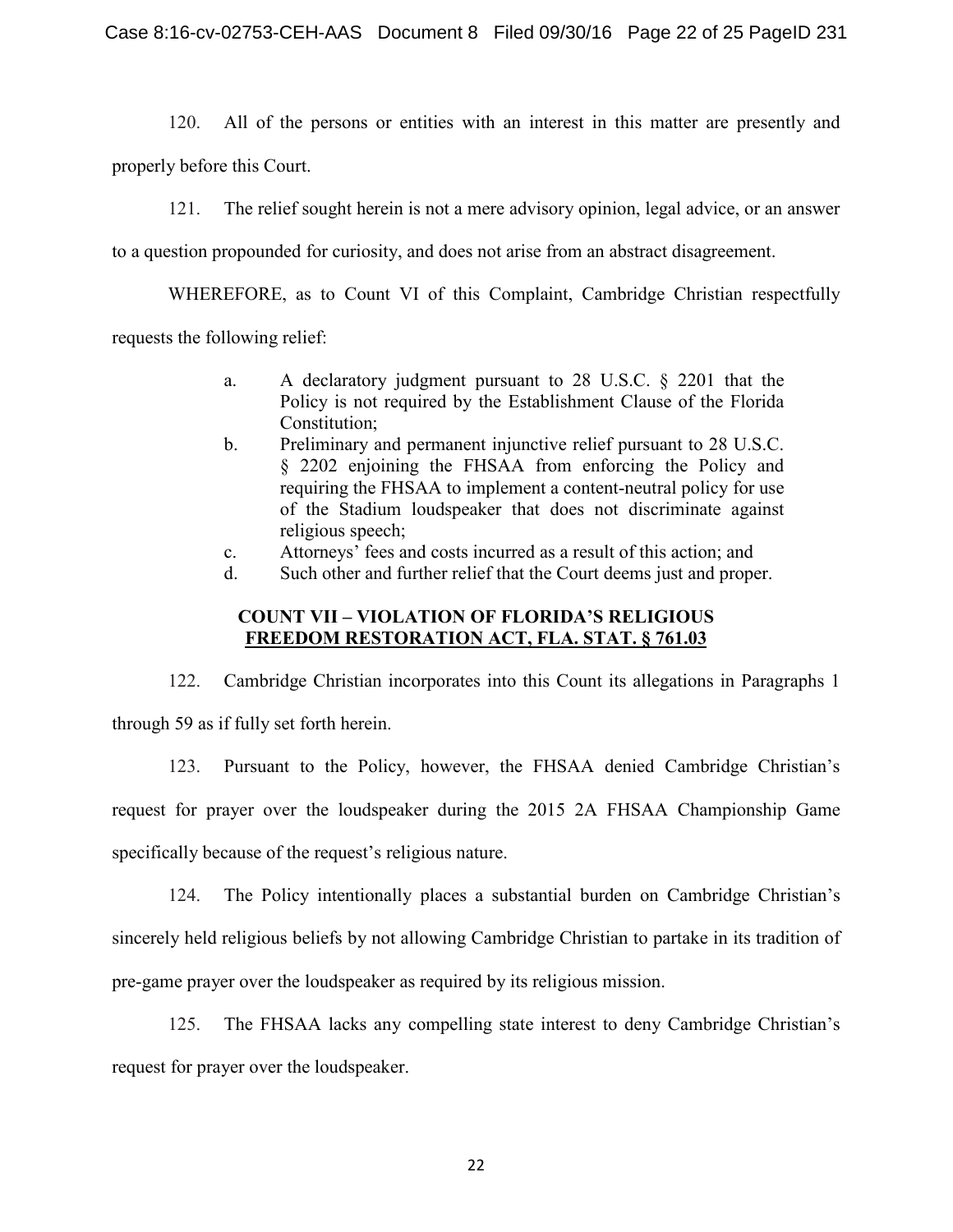The Policy, in fact, does not support any legitimate, much less compelling 126. governmental interest, and it is not narrowly tailored to, nor the least restrictive means of, furthering any state interest.

Accordingly the Policy, both facially and as applied, violates Florida Statute § 127. 761.03.

WHEREFORE, as to Count VII of this Complaint, Cambridge Christian respectfully requests the following relief:

- Preliminary and permanent injunctive relief pursuant to Fla. Stat. § a. 761.03 enjoining the FHSAA from enforcing the Policy and requiring the FHSAA to implement a content-neutral policy for use of the Stadium loudspeaker that does not discriminate against religious speech;
- Damages pursuant to Fla. Stat. § 761.03 for the FHSAA's  $<sub>b</sub>$ .</sub> substantial burden on Cambridge Christian's exercise of religion during the 2015 2A Championship Game;
- Attorneys' fees and costs incurred as a result of this action  $\mathbf{c}$ . pursuant to Fla. Stat. § 761.04; and
- Such other and further relief that the Court deems just and proper. d.

### **VERIFICATION**

I, Tim Euler, am over 18 years of age and am employed as the Head of School of Cambridge Christian School. I am authorized to make this verification on behalf of Cambridge Christian School. I declare that I have read the foregoing Verified Complaint, and I verify under penalty of periury under the laws of the United States of America that the foregoing is true and correct to the best of my personal knowledge, information and belief.

Executed on: September 30, 2016

**TIM EULER**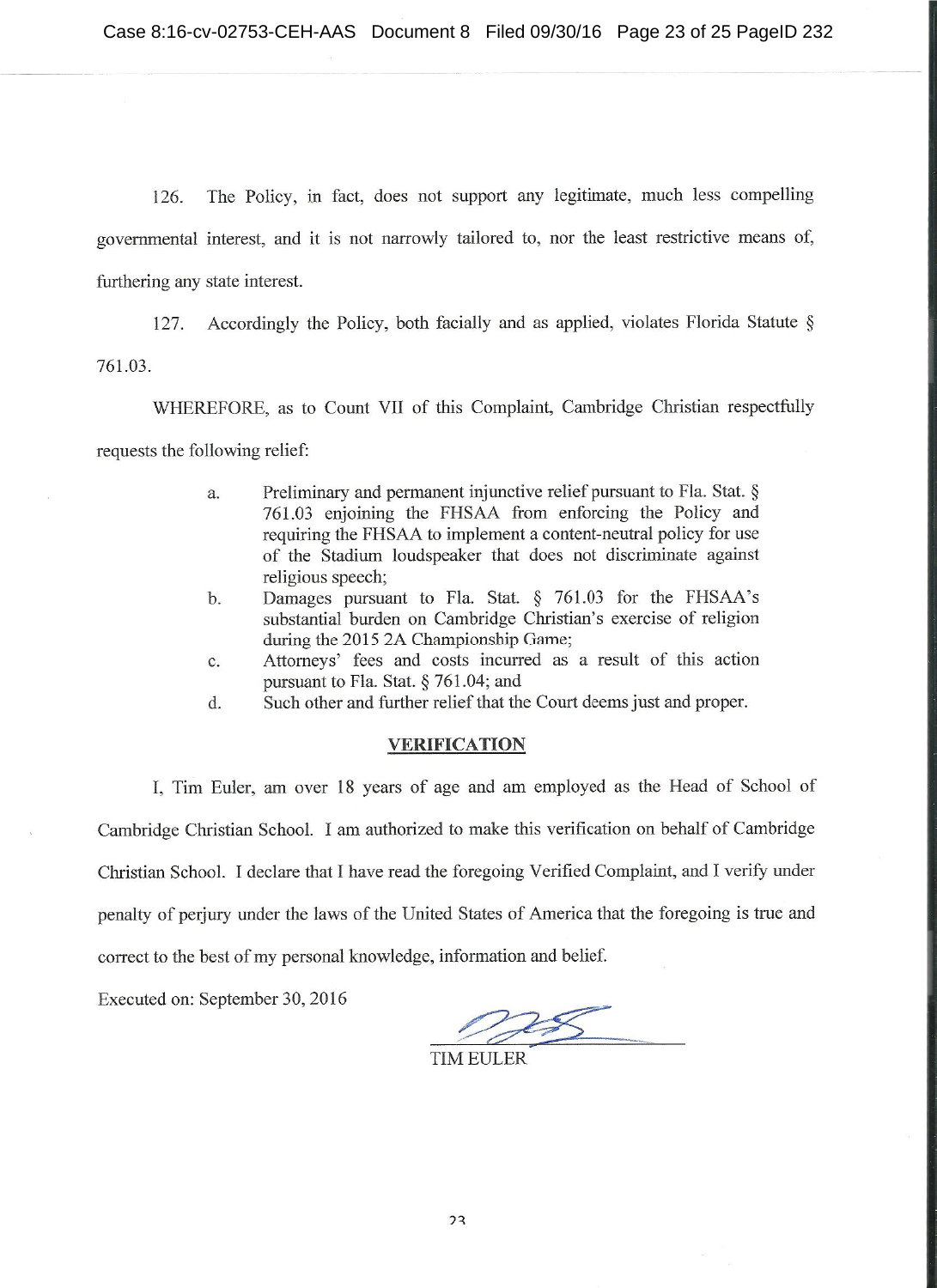Date: September 30, 2016 Respectfully submitted,

GREENBERG TRAURIG, P.A. *Attorneys for Plaintiff Cambridge Christian School*. 333 Avenue of the Americas, Suite 4400 Miami, Florida 33131 Telephone: (305) 579-0500 Facsimile: (305) 579-0717

/s/ Eliot Pedrosa ELIOT PEDROSA, ESQ. Florida Bar No. 0182443 [pedrosae@gtlaw.com](mailto:pedrosae@gtlaw.com) ADAM FOSLID, ESQ. Florida Bar No. 0682284 [foslida@gtlaw.com](mailto:foslida@gtlaw.com) STEPHANIE PERAL, ESQ. Florida Bar No. 119324 [perals@gtlaw.com](mailto:perals@gtlaw.com)

and

FIRST LIBERTY INSTITUTE *Attorneys for Plaintiff Cambridge Christian School.* 2001 W. Plano Parkway, Suite 1600 Plano, Texas 75075 T: (972) 941–4444 F: (972) 941–4457

HIRAM S. SASSER\* Texas Bar No. 24039157 [hsasser@firstliberty.org](mailto:hsasser@firstliberty.org) JEREMIAH G. DYS\* Texas Bar No. 24096415 [jdys@firstliberty.org](mailto:jdys@firstliberty.org) JUSTIN E. BUTTERFIELD\* Texas Bar No. 24062642 [jbutterfield@firstliberty.org](mailto:jbutterfield@firstliberty.org)

\*Application for *pro hac vice* forthcoming.